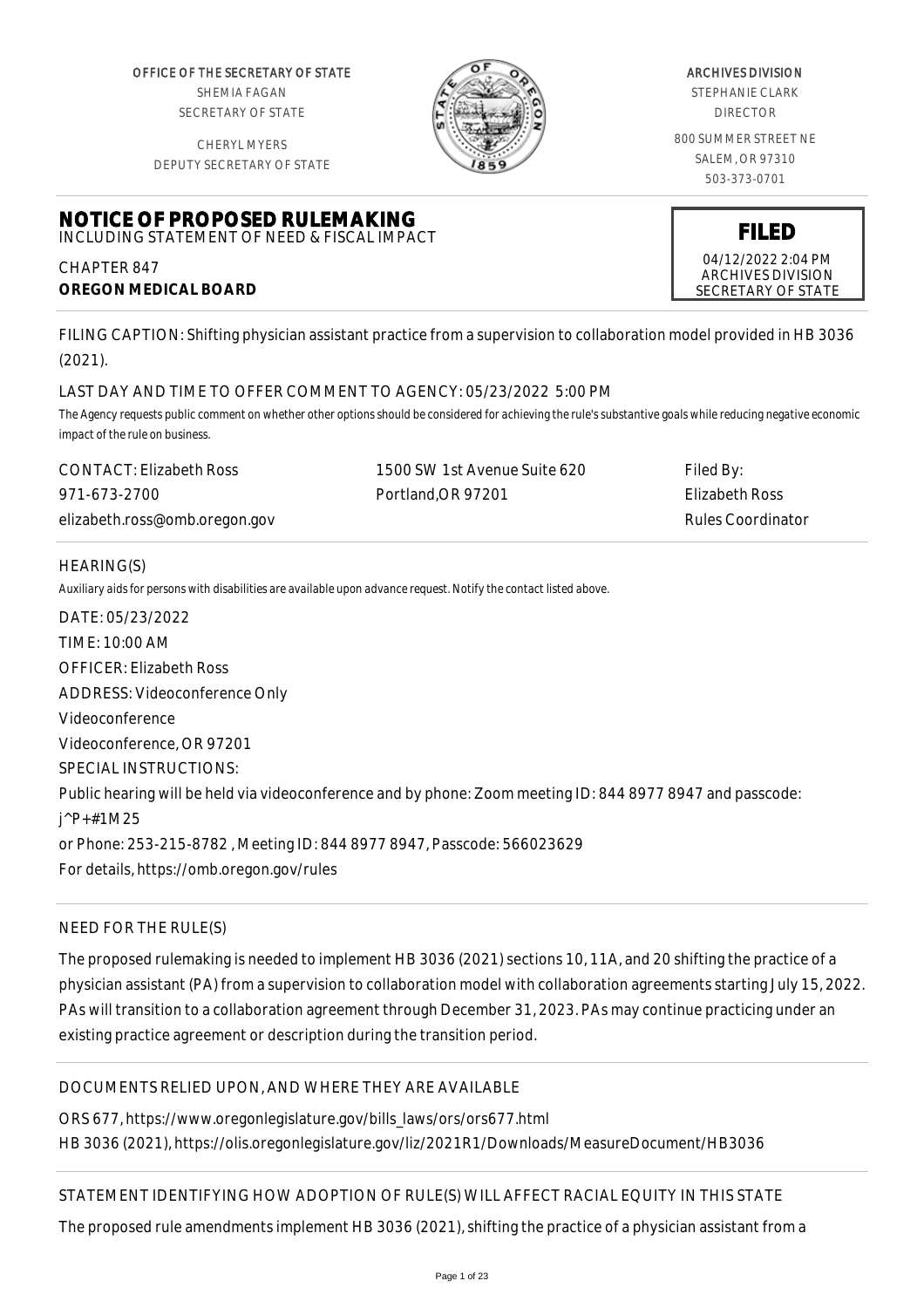supervision to collaboration model with collaboration agreements. The proposed rule may favorably impact racial equity by supporting overall greater access to health care by providing physician assistants greater autonomy in their practice.

## FISCAL AND ECONOMIC IMPACT:

The proposed rule will have no additional fiscal impact beyond the fiscal impact reported to implement HB 3036 (2021). In addition to the activities required for rulemaking, the Oregon Medical Board reported that HB 3036 requires the Board to update policies, procedures, and the database and to provide additional communication and outreach to licensees. HB 3036 and the proposed rules remove some of the administrative requirements for PA practice in Oregon, however PAs, collaborating physicians, and PA employers may experience additional workload during changes necessary to enter a collaboration agreement and to update other materials and practices during the transition period.

## COST OF COMPLIANCE:

*(1) Identify any state agencies, units of local government, and members of the public likely to be economically affected by the rule(s). (2) Effect on Small Businesses: (a) Estimate the number and type of small businesses subject to the rule(s); (b) Describe the expected reporting, recordkeeping and administrative activities and cost required to comply with the rule(s); (c) Estimate the cost of professional services, equipment supplies, labor and increased administration required to comply with the rule(s).*

(1) The proposed rule will have no additional economic or fiscal impact to the Oregon Medical Board beyond the impact reported to implement HB 3036 (2021) as described above. The proposed rules impact to physician assistants licensed in Oregon and their supervising physicians and employers. To align with HB 3036, the proposed rules remove some administrative requirements for PA practice in Oregon and provides PAs additional autonomy through a collaborative practice model with physicians. (2) The rule amendment applies to individuals choosing to practice as a PA in Oregon; small businesses are not eligible for a Board license. Some medical practices that employee a PA may be small business and the impact to these small businesses to make the transition to a PA collaborative practice model by the end of 2023 is unknown. (b) The rulemaking imposes no additional mandatory reporting, recordkeeping or other administrative requirements on small businesses. (c) The rulemaking imposes no additional requirements regarding equipment, supplies, labor or administration.

# DESCRIBE HOW SMALL BUSINESSES WERE INVOLVED IN THE DEVELOPMENT OF THESE RULE(S):

The Board hosted three workgroup meetings and members of the Board were also consulted in the development of the rule to represent small businesses. The rule was reviewed at three workgroup meetings in January and February 2022, the Administrative Affairs Committee of the Board on March 9, 2022, as well as the full Board at its quarterly meeting on April 7, 2022.

### WAS AN ADMINISTRATIVE RULE ADVISORY COMMITTEE CONSULTED? NO IF NOT, WHY NOT?

The Board hosted three workgroup meetings to review and make recommendations. The workgroup included: two board members, two PAs, two supervising physicians, one representative of a supervising physician organization (SPO), and representatives of the Oregon Society of Oregon Society of Physician Assistants, Oregon Medical Association, and Oregon Academy of Family Physicians. The process was designed to include a diversity of opinions and viewpoints. The workgroup's recommendations were review by the Administrative Affairs Committee of the Board on March 9, 2022, as well as the full Board at its quarterly meeting on April 7, 2022. Workgroup and Board members represent the interests of persons and communities likely to be affected by a proposed rule. Overall, board members are licensees of the Oregon Medical Board or public members who represent Oregon patients.

RULES PROPOSED: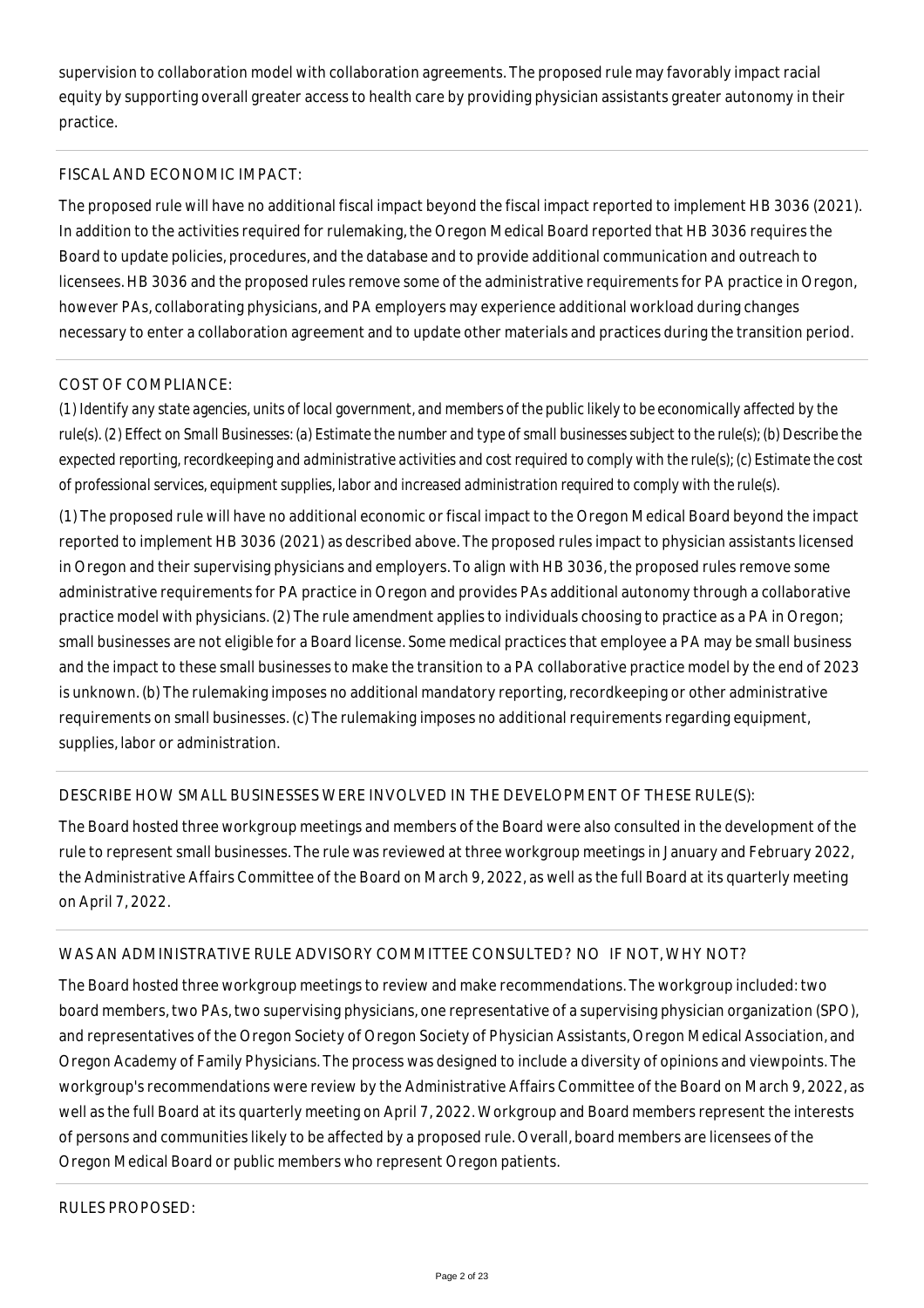847-050-0005, 847-050-0010, 847-050-0023, 847-050-0027, 847-050-0029, 847-050-0035, 847-050-0036, 847- 050-0037, 847-050-0038, 847-050-0040, 847-050-0041, 847-050-0042, 847-050-0043, 847-050-0046, 847-050- 0050, 847-050-0055, 847-050-0080, 847-050-0082

REPEAL: 847-050-0005

RULE SUMMARY: The proposed rulemaking implements HB 3036 (2021) shifting the practice of a physician assistant from a supervision to collaboration model. The preamble is not needed in rule.

CHANGES TO RULE:

847-050-0005 Preamble ¶

(1) A physician assistant is a person qualified by education, training, experience, and personal character to provide medical services under the direction and supervision of a physician licensed under ORS 677.100 to 677.228, or a podiatric physician and surgeon licensed under ORS 677.805 to 677.840, in active practice and in good standing with the Board. The purpose of the physician assistant program is to enable physicians licensed under ORS 677 to extend high quality medical care to more people throughout the state.¶

(2) The licensed physician or podiatric physician and surgeon is in all cases regarded as the supervisor of the physician assistant.

Statutory/Other Authority: ORS 677.265

Statutes/Other Implemented: ORS 677.495 - 677.535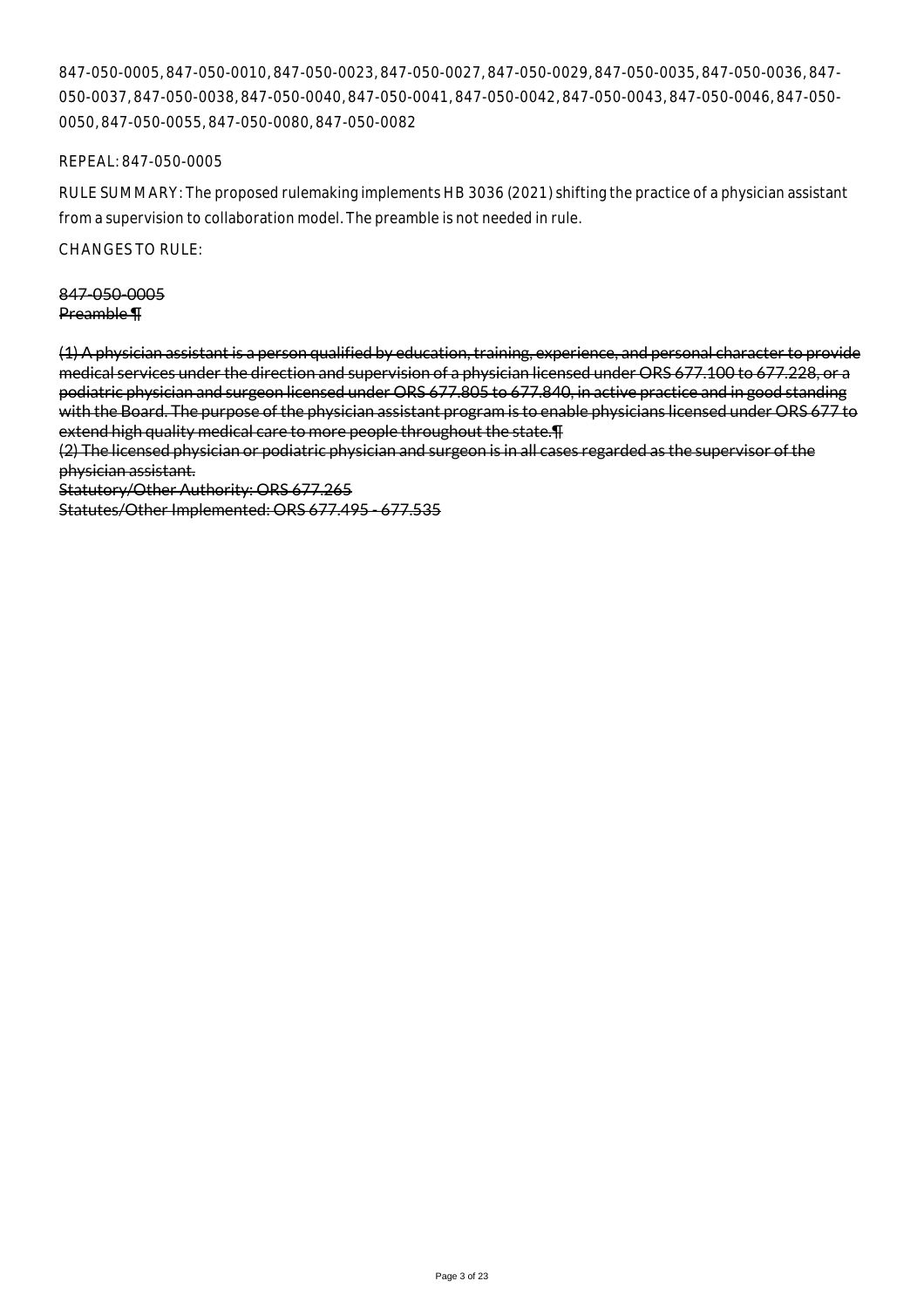RULE SUMMARY: The proposed rulemaking implements HB 3036 (2021) sections 10, 11A, and 20 shifting the practice of a physician assistant from a supervision to collaboration model. PAs will transition to a collaboration agreement starting July 15, 2022 through December 31, 2023. PAs may continue practicing under an existing practice agreement or description during the transition period.

CHANGES TO RULE:

847-050-0010 Definitions ¶

As used in OAR 847-050-0005 to 847-050-0065:¶

(1) "Agent" means a physician designated in writing by the supervising physician who provides direction and regular review of the medical services of thea physician assistant, under a practice agreement or practice description, when the supervising physician is unavailable for short periods of time, such as but not limited to when the supervising physician is on vacation.¶

(2) "Board" means the Oregon Medical Board for the State of Oregon.¶

(3) "Grandfathered physician assistant" means the physician assistant registered prior to July 12, 1984, who does not possess the qualifications of OAR 847-050-0020. GrCollaboration" has the meaning given in ORS 677.495, as indicated by the patient's condition, community standards of care and a physician assistant's education, training and experience:¶

(a) Consultation between the physician assistant and a physician; or¶

(b) Referral by the physician assistant to a physician.¶

(4) "Collaboration agreement" has the meaning given in ORS 677.495, a written agreement that describes the manner in which the physician assistant collaborates with physicians, that does not assign supervisory responsibility to, or represent acceptance of legal responsibility by, a physician for the care provided by the physician assistant and that is signed by the physician assistant andfa thered physician or physician assistant's may retain all practice privileges which have been granted prior to July 12, 19employer.¶

(5) "Community standards of care" has the meaning given in ORS 677.095 and 677.265, which is that degree of care, skill, and diligence that is used by ordinarily careful licensees in the same or similar circumstances in the licensee's community or a similar community. ¶

(6) "Employer" has the meaning given in ORS 677.495:¶

(a) An entity that is organized to deliver health care services in this state in accordance with ORS 58.375 or 58.376 and that employs a physician;¶

(b) A group medical practice that is part of a health system; or¶

(c) A physician who employs a physician assistant.¶

(7) "Physician" means a physician licensed under ORS 677.100 to 677.228 and includes a podiatric physician licensed under ORS 677.805 to 677.840.¶

(48) "Physician assistant" meanshas the meaning given in ORS 677.495, a person who is licensed as such in accordance with ORS 677.265 and 677.495 through 677.535.¶

(59) "Practice agreement" means a written agreement between a physician assistant and a supervising physician or supervising physician organization that describes the manner in which the services of the physician assistant will be used, submitted to the Board prior to July 15, 2022.

(610) "Practice description" means a written description of the duties and functions of the physician assistant in relation to the physician's practice, submitted by the supervising physician and the physician assistant to the Board and approved prior to January 1, 2012.¶

 $(711)$  "Primary supervising physician" means a supervising physician within a supervising physician organization who is designated to provide the administrative direction for the supervising physician organization, under a practice agreement or practice description.¶

 $(812)$  "Supervising physician organization" means a group of supervising physicians who collectively supervises a physician assistant, under a practice agreement or practice description.¶

(913) "Supervising physician" means a physician licensed under ORS 677.100 to 677.228, or a podiatric physician and surgeon licensed under ORS 677.805 to 677.840, actively registered and in good standing with the Board, and approved by the Board as a supervising physician, who provides direction and regular review of the medical services provided by the physician assistant, under a practice agreement or practice description. T

 $(104)$  "Supervision" means the routine review by the supervising physician or designated agent, as described in the practice agreement or Board-approved practice description of the medical services provided by the physician assistant, under a practice agreement or practice description. There are three categories of supervision: ¶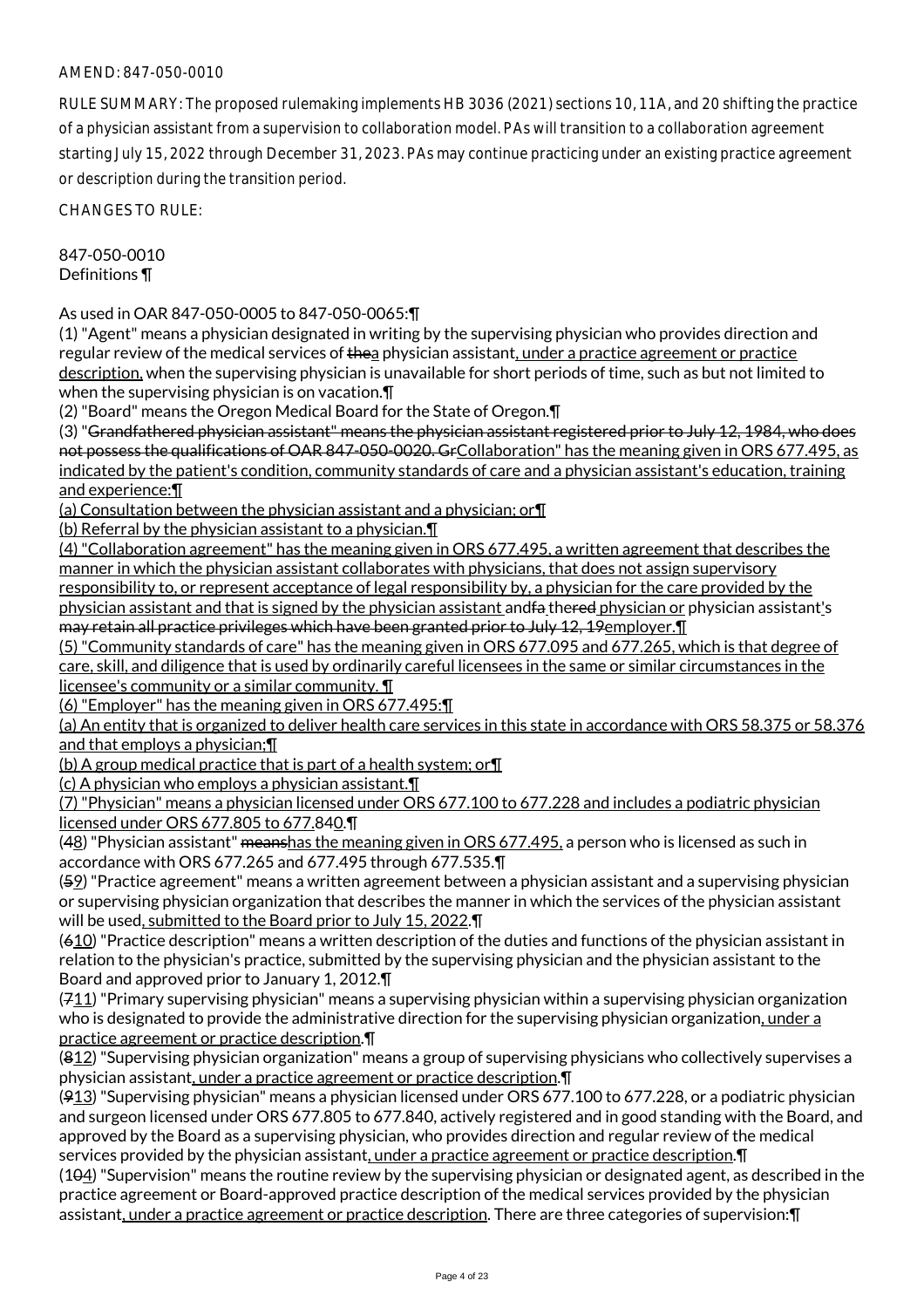(a) "General Supervision" means the supervising physician or designated agent is not on-site with the physician assistant, but must be available for direct communication, either in person, by telephone, or other synchronous electronic means.¶

(b) "Direct Supervision" means the supervising physician or designated agent must be in the facility when the physician assistant is practicing.¶

(c) "Personal Supervision" means the supervising physician or designated agent must be at the side of the physician assistant at all times, personally directing the action of the physician assistant.

Statutory/Other Authority: ORS 677.265

Statutes/Other Implemented: ORS 677.495, 677.510, 677.511, 677.512, 677.515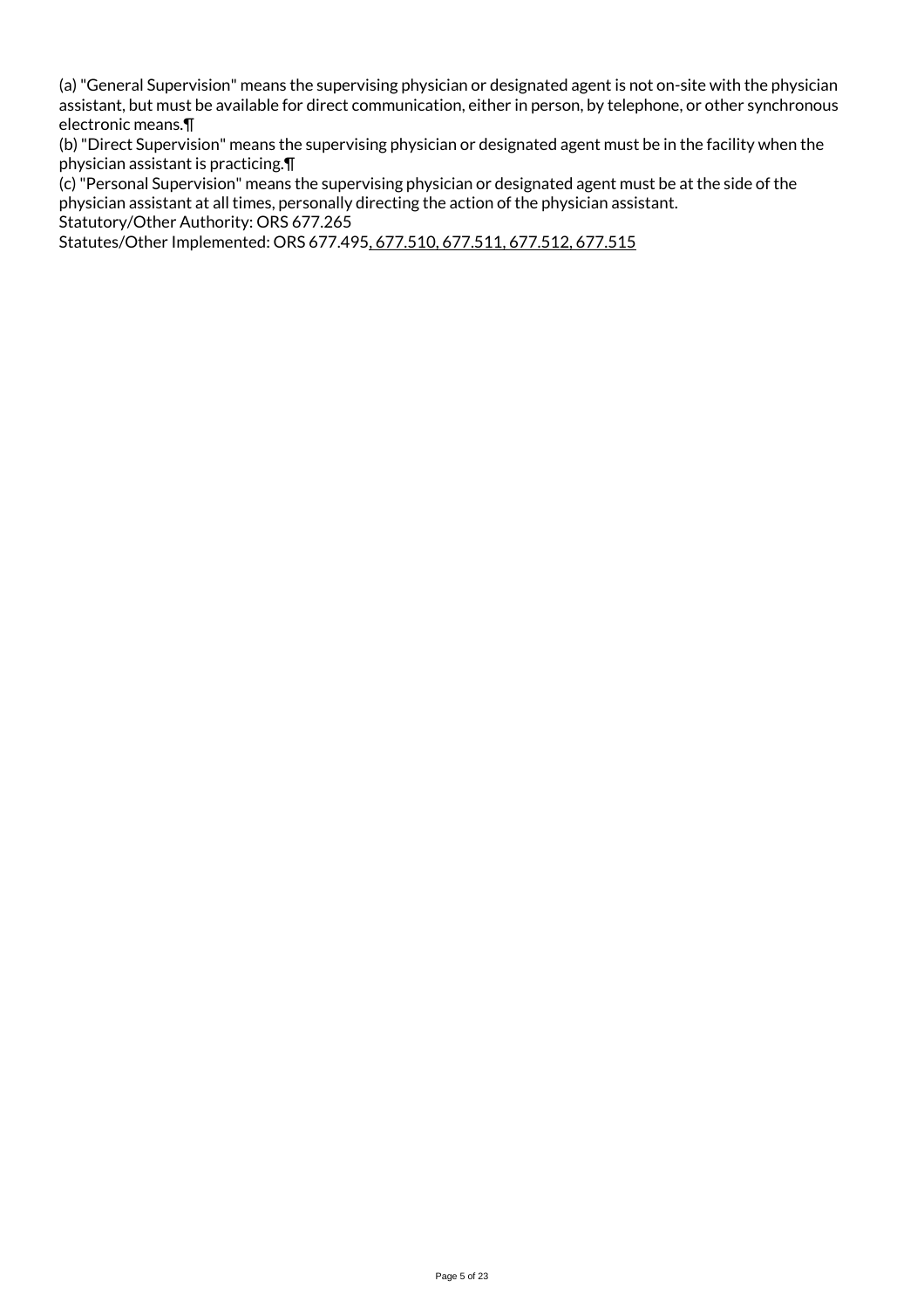RULE SUMMARY: The proposed rulemaking implements HB 3036 (2021) shifting the practice of a physician assistant from a supervision to collaboration model.

CHANGES TO RULE:

# 847-050-0023

Limited License, Pending Examination ¶

(1) An applicant for a Physician Assistant license who has successfully completed a physician assistant education program approved by the American Medical Association Council on Allied Health Education and Accreditation (CAHEA), or the Commission on Accreditation for Allied Health Education Programs (CAAHEP), or the Accreditation Review Commission on Education for the Physician Assistant (ARCPA) but has not yet passed the Physician Assistant National Certifying Examination (PANCE) given by the National Commission for the Certification of Physician Assistants (NCCPA) may be issued a Limited License, Pending Examination, if the following are met:¶

(a) The application file is complete to the satisfaction of the Board with the exception of pending certification by the NCCPA;¶

(b) The applicant has not previously failed the NCCPA examination; and¶

(c) The applicant has submitted the appropriate form and fee prior to being issued a Limited License, Pending Examination.¶

(2) A practice agreement must be submitted to the Board within ten days after the physician assistant begins practice in accordance with OAR 847-050-0040.¶

(3) A Limited License, Pending Examination may include prescriptive privileges for Schedules III through V if the supervising physician specifies these prescription privileges for the physician assistant in the practice

agreementLimited License, Pending Examination may include prescriptive privileges for Schedules III through V;¶ (43) A Limited License, Pending Examination may be granted for a period of six months.¶

(54) Upon receipt of verification that the applicant has passed the NCCPA examination, and if their application file is otherwise satisfactorily complete, the applicant will be considered for a permanent license.¶

(65) The Limited License, Pending Examination will automatically expire if the applicant fails the NCCPA examination.

Statutory/Other Authority: ORS 677.265

Statutes/Other Implemented: ORS 677.132, 677.535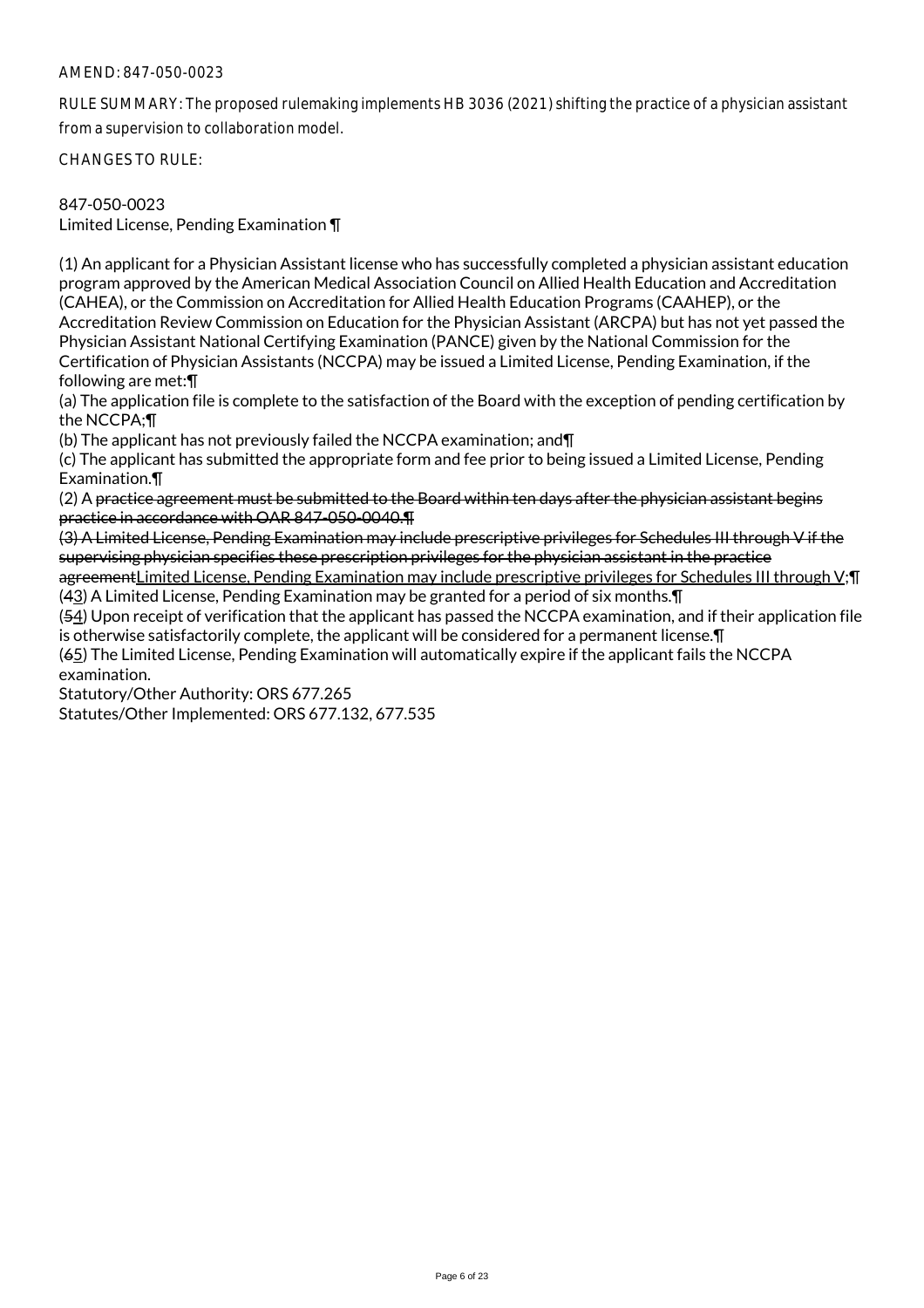RULE SUMMARY: The proposed rulemaking implements HB 3036 (2021) shifting the practice of a physician assistant from a supervision to collaboration model, phasing out supervising physicians.

CHANGES TO RULE:

847-050-0027 Approval of Supervising Physician ¶

# Prior to July 15, 2022:¶

(1) Prior to using the services of a physician assistant under a practice agreement, a supervising physician, including the primary supervising physician and each supervising physician within a supervising physician organization, must be approved as a supervising physician by the Board.¶

(2) Physicians applying to be a supervising physician must:¶

(a) Submit a supervising physician application and application fee; and¶

(b) Take an online course and pass an open-book exam on the supervising physician requirements and responsibilities given by the Board. A passing score on the exam is 75%. If the supervising physician applicant fails the exam three times, the physician's application will be reviewed by the Board. A supervising physician applicant who has failed the exam three times must also attend an informal meeting with a Board member, a Board investigator and/or the Medical Director of the Board to discuss the applicant's failure of the exam, before being given a fourth and final attempt to pass the examination. If the applicant does not pass the exam on the fourth attempt, the physician's application may be denied.¶

(3) The Board will reduce the supervising physician application fee for physicians volunteering in free clinics or non-profit organizations.¶

(4) The physician may be subject to Board investigation prior to approval or may be limited or denied approval as a supervising physician for the following:¶

(a) There are restrictions upon or actions against the physician's license; or¶

(b) Fraud or misrepresentation in applying to use the services of a physician assistant.¶

(5) The Board may defer taking action upon a request for approval as a supervising physician pending the outcome of the investigation of the physician for violations of ORS 677.010-990.¶

(6) Failure to apply and be approved as a supervising physician by the Board prior to using the services of a physician assistant under a practice agreement is a violation of ORS 677.510 and is grounds for a \$195 fine. The licensee may be subject to further disciplinary action by the Board.

Statutory/Other Authority: ORS 677.265

Statutes/Other Implemented: ORS 677.205, 677.510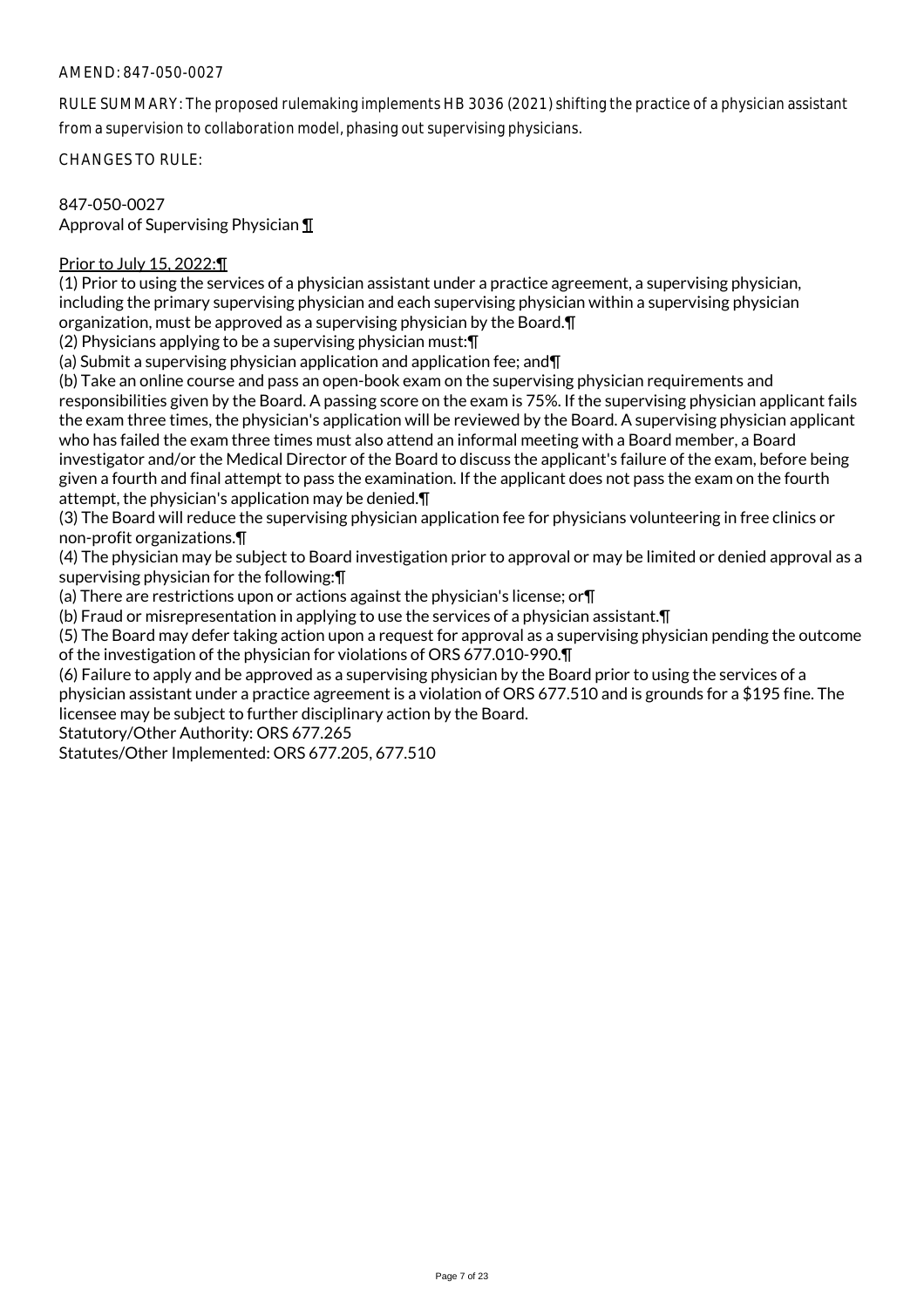RULE SUMMARY: The proposed rulemaking implements HB 3036 (2021) shifting the practice of a physician assistant from a supervision to collaboration model with collaboration agreements starting July 15, 2022.

CHANGES TO RULE:

# 847-050-0029

Locum Tenens Assignments ¶

 $(1)$  Locum tenens means a temporary absence by the physician assistant or supervising physician which is filled by a substitute physician assistant or supervising physician. T. T

(2) For assignments starting prior to July 15, 2022, the following is required for a locum tenens assignment:¶ (1a) Within ten days of the start of the locum tenens assignment, the supervising physician of the practice which desires the substitute must submit a notification of locum tenens assignment to the Board.¶ (2b) The notification of locum tenens assignment must include the name of the substitute physician assistant or supervising physician who is filling the locum tenens assignment, duration of the locum tenens assignment, a description of how supervision of the physician assistant will be maintained, and any changes in the practice agreement or Board-approved practice description for the practice during the locum tenens assignment.¶ (3c) The substitute physician assistant or supervising physician who is filling the locum tenens assignment must be currently licensed in Oregon, with practive, locums tenens, or emerituscing registration status, and be in good standing with the Board.¶

(4d) The physician assistant must be qualified to provide the same type of service as described in the current practice agreement or Board-approved practice description for the locum tenens.¶

(5e) The supervising physician who is filling the locum tenens assignment must be approved as a supervising physician by the Board in accordance with OAR 847-050-0027 (Approval of Supervising Physician).¶ (3) For assignments starting on or after July 15, 2022, the substitute physician assistant who is filling the locum tenens assignment must be currently licensed in Oregon with practicing registration status and enter into a collaboration agreement.

Statutory/Other Authority: ORS 677.265 Statutes/Other Implemented: ORS 677.265, 677.510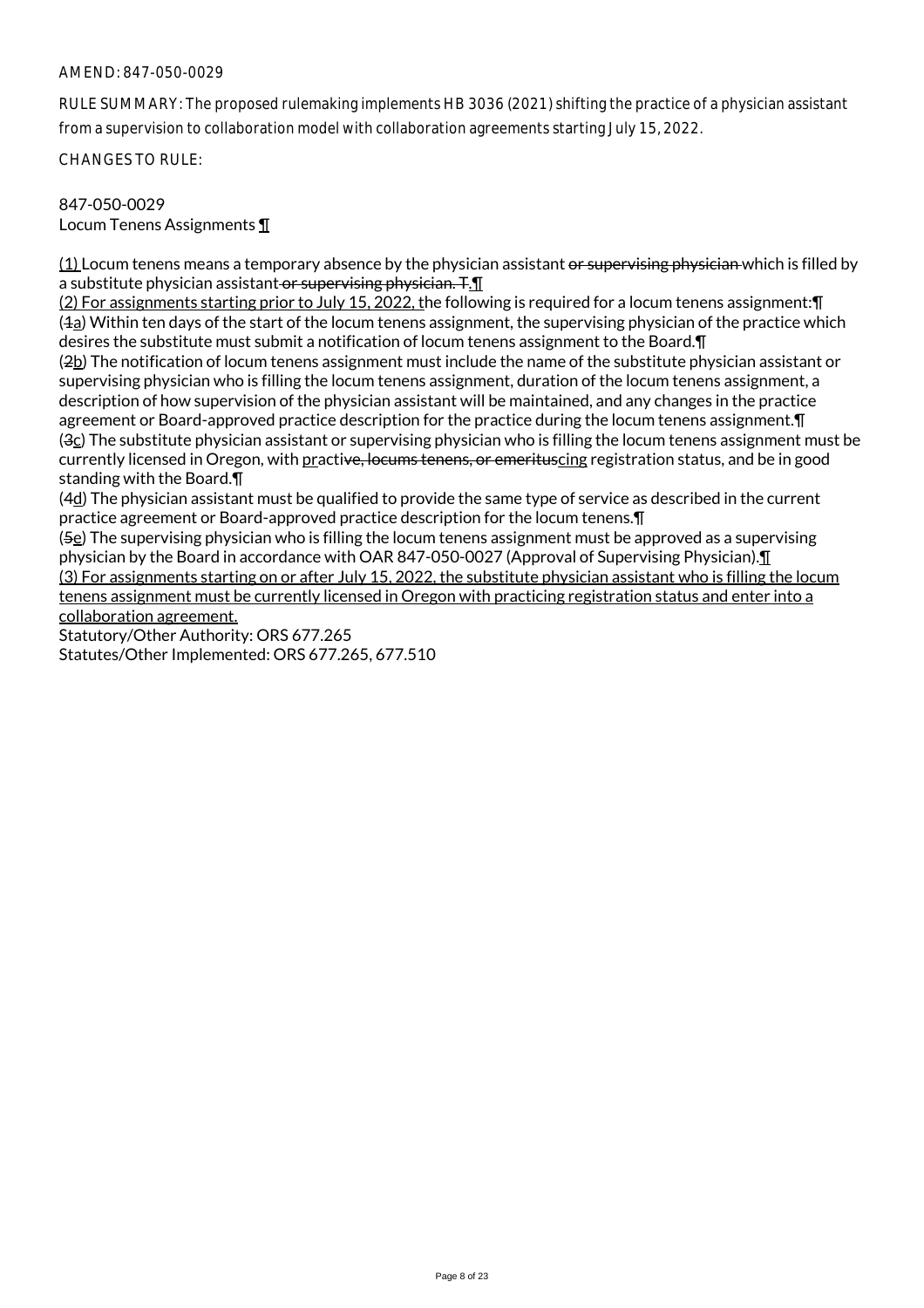RULE SUMMARY: The proposed rulemaking implements HB 3036 (2021) shifting the practice of a physician assistant from a supervision to collaboration model with collaboration agreements. PAs will transition to a collaboration agreement starting July 15, 2022 through December 31, 2023.

CHANGES TO RULE:

847-050-0035 Grounds for Discipline ¶

(1) The performance of unauthorized medical services by the physician assistant constitutes a violation of the Medical Practice Act. The supervising physician and/or agent is responsible for the acts of the physician assistant and may be subject to disciplinary action for such violations by the physician assistant. The physician assistant is also subject to disciplinary action for violations. Proceedings under these rules are conducted in the manner specified in ORS 677.200.¶

(2) In addition to any of the reasons cited in ORS 677.190, the Board may refuse to grant, or may suspend or revoke a license to practice as a physician assistant for any of the following reasons:¶

(a) The physician assistant has held hithemself/herselfves out, or permitted another to represent the physician assistant to be a licensed physician.¶

(b) TPrior to July 15, 2022 or under a practice agreement or practice description as provided in Oregon Laws 2021, chapter 349, section 20, the physician assistant has in fact performed medical services without the direction or under the supervision of a Board-approved supervising physician or agent.¶

(c) TOn or after July 15, 2022, the physician assistant has in fact performed a task or taskmedical services without entering into a collaboration agreement, except as provided in Oregon Laws 2021, chapter 349, section 20.¶ (d) The physician assistant has performed medical services beyond the physician assistant's competence, education, training, experience, or outside the practice agreement as stated in OAR 847-050-0040 or collaboration agreement as stated in OAR 847-050-0082. This is not intended to limit the ability of a physician assistant to learn new procedures under personal supervision. Statutory/Other Authority: ORS 677.190, 677.205, 677.265

Statutes/Other Implemented: ORS 677.190, 677.205, 677.265, 677.505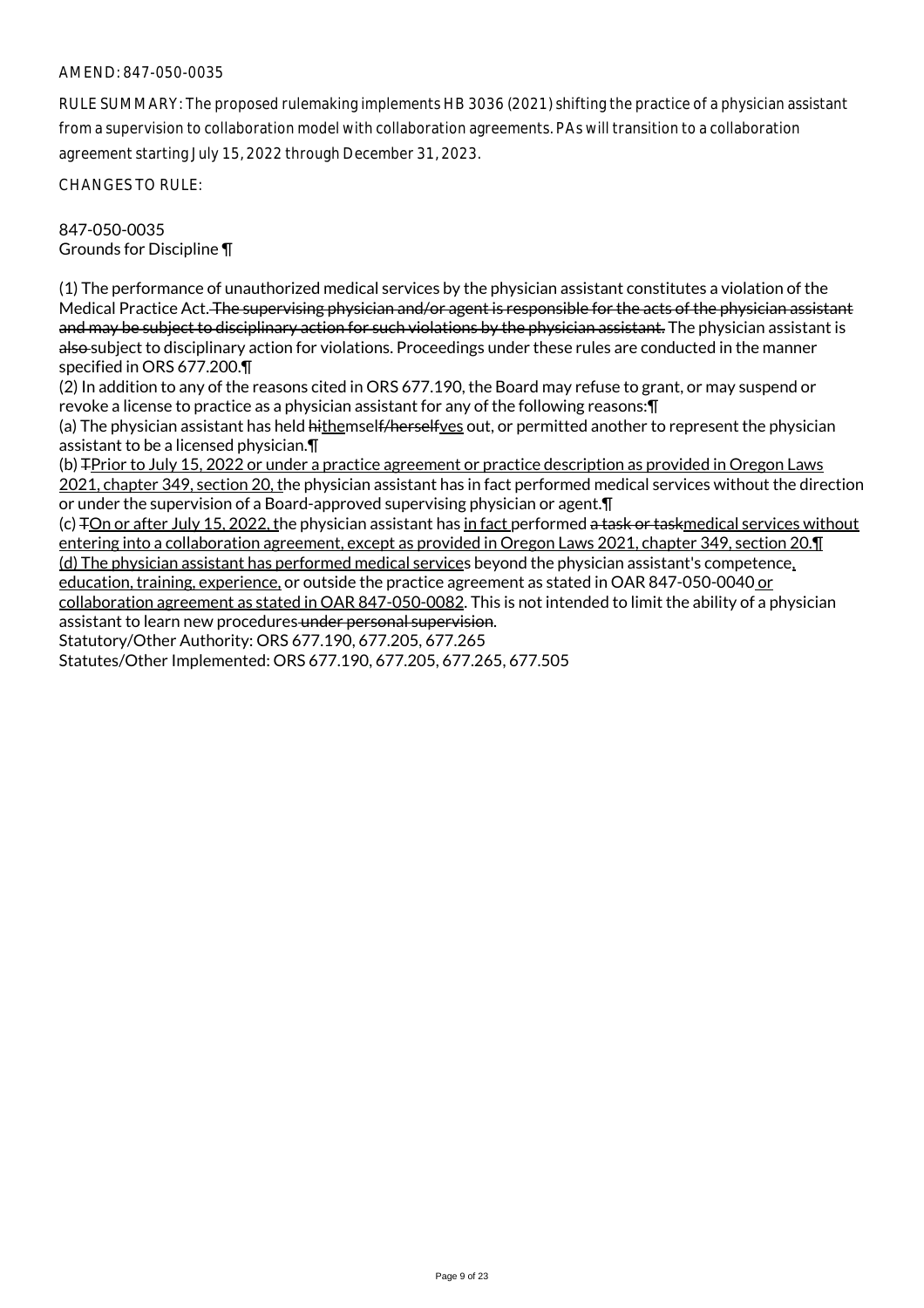RULE SUMMARY: The proposed rulemaking implements HB 3036 (2021) shifting the practice of a physician assistant (PA) from a supervision to collaboration model with collaboration agreements. PAs will transition to a collaboration agreement starting July 15, 2022 through December 31, 2023. PAs may continue practicing under an existing practice agreement or description during the transition period, including a practice agreement within a Supervising Physician Organization.

CHANGES TO RULE:

# 847-050-0036

Supervising Physician Organization ¶

A group of supervising physicians may collectively supervise a physician assistant under a practice agreement or practice description by forming a Supervising Physician Organization subject to the following conditions:¶ (1) A supervising physician organization must designate one physician within the supervising physician organization to also serve as the primary supervising physician of the supervising physician organization.¶ (2) EPrior to July 15, 2022, each supervising physician in a supervising physician organization, including the primary supervising physician, must be approved by the Board as a supervising physician.¶ (3) TPrior to July 15, 2022, the supervising physician organization must provide the Board with a letter containing:¶

(a) The name of the supervising physician organization;¶

(b) The address and phone number for the supervising physician organization;¶

(c) The name of the primary supervising physician; and¶

(d) The names of the supervising physicians in the supervising physician organization.¶

(4) The supervising physician organization must notify the Board in writing within 10 days of any change in the name, address, phone number, or supervising physicians in the supervising physician organization.¶

(5) A supervising physician organization may include any number of supervising physicians.¶

(6) A supervising physician organization may supervise any number of physician assistants.¶

(7) A physician assistant who is supervised by a supervising physician organization may be supervised by any of the supervising physicians in the supervising physician organization.¶

(8) The Board may request a meeting with a supervising physician organization and a physician assistant to discuss a practice agreement.¶

(9) Supervising physician organizations, as defined in this rule and OAR 847-050-0010, may not enter into collaboration agreements.

Statutory/Other Authority: ORS 677.265, 677.510

Statutes/Other Implemented: ORS 677.495, 677.510, 677.515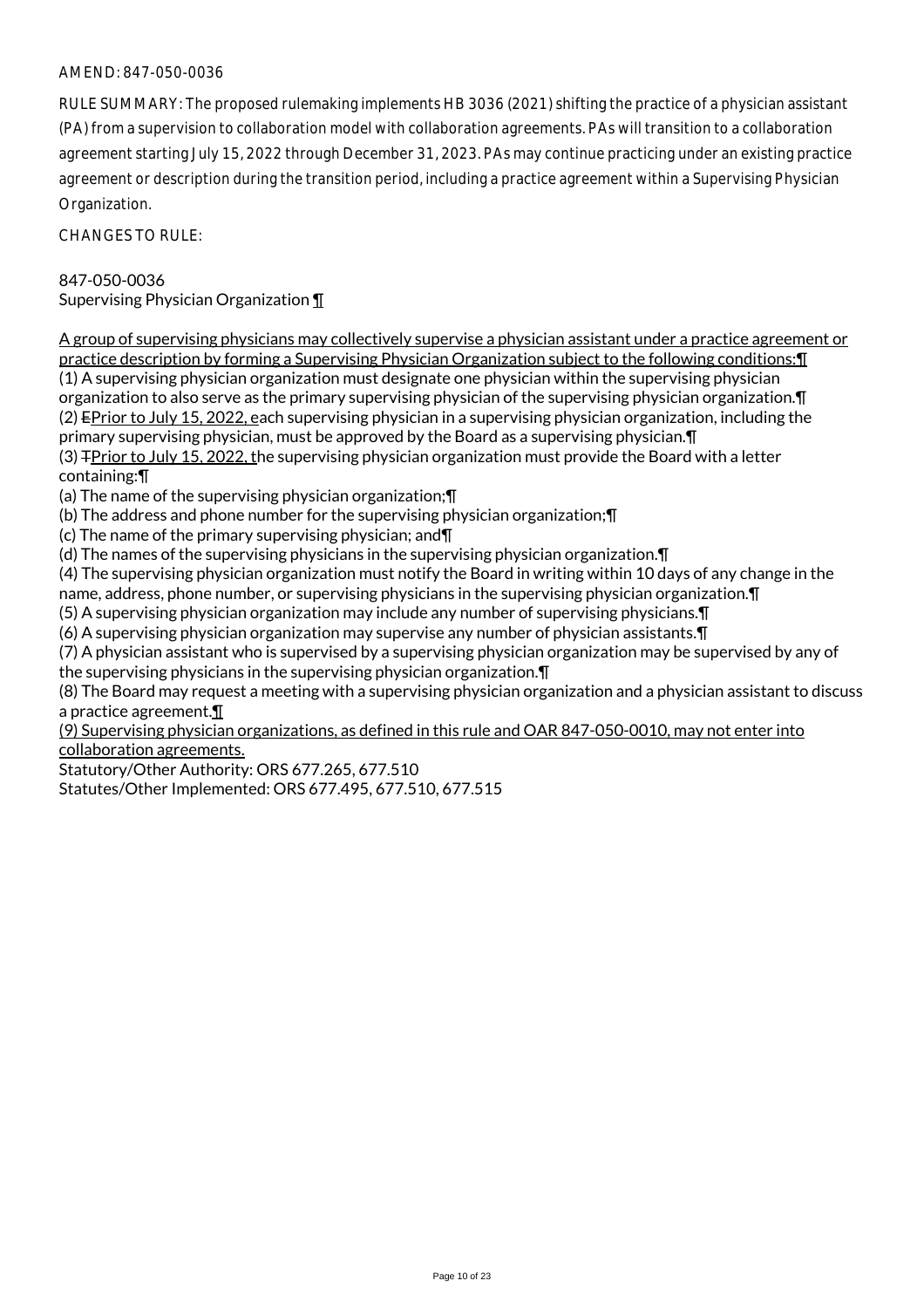RULE SUMMARY: The proposed rulemaking implements HB 3036 (2021) shifting the practice of a physician assistant (PA) from a supervision to collaboration model with collaboration agreements. PAs will transition to a collaboration agreement starting July 15, 2022 through December 31, 2023. PAs may continue practicing under an existing practice agreement or description during the transition period.

CHANGES TO RULE:

847-050-0037 Supervision ¶

### Under a practice agreement or practice description¶

(1) A physician may not use the services of a physician assistant without first obtaining Board approval as a supervising physician.¶

(2) The supervising physician, agent, or in the case of a supervising physician organization, the primary supervising physician and the supervising physician who is providing supervision for the physician assistant, are personally responsible for the direction, supervision and regular review of the medical services provided by the physician assistant, in keeping with the practice agreement or Board-approved practice description.¶

(3) The type of supervision and maintenance of supervision provided for each physician assistant must be described in the practice agreement or Board-approved practice description.¶

(4) The supervising physician, agent or, in the case of a supervising physician organization, the supervising physician who is providing supervision for the physician assistant must be available for direct communication with the physician assistant at all times in person, by telephone, or through other synchronous electronic means, whether the supervising physician and physician assistant practice in the same practice location or a practice location separate from each other.¶

(5)(a) Each setting and licensed facility in which the physician assistant will provide services must be listed in the practice agreement or Board-approved practice description.¶

(b) Additional, intermittent practice settings such as schools, sporting events, health fairs and long term care facilities, are not required to be listed in the practice agreement or Board-approved practice description if the duties are the same as those listed in the practice agreement or Board-approved practice description. The medical records for the patients seen at these additional practice settings must be held either at the supervising physician's primary practice setting or the additional practice settings. The supervision of the physician assistant must be the same as that described in the practice agreement or Board-approved practice description.¶ (6) The supervising physician, agent or the supervising physicians in the supervising physician organization must provide regular and routine oversight and chart review.¶

(7) Prior to January 15, 2022, the supervising physician may limit the degree of independent judgment that the physician assistant uses but may not extend it beyond the limits of the practice agreement or Board-approved practice description.¶

(8) On or after January 15, 2022, the degree of autonomous judgment that a physician assistant may exercise shall be determined at the physician assistant's primary location of practice by the community standards of care and the physician assistant's education, training and experience.

Statutory/Other Authority: ORS 677.265

Statutes/Other Implemented: ORS 677.495, 677.510, 677.515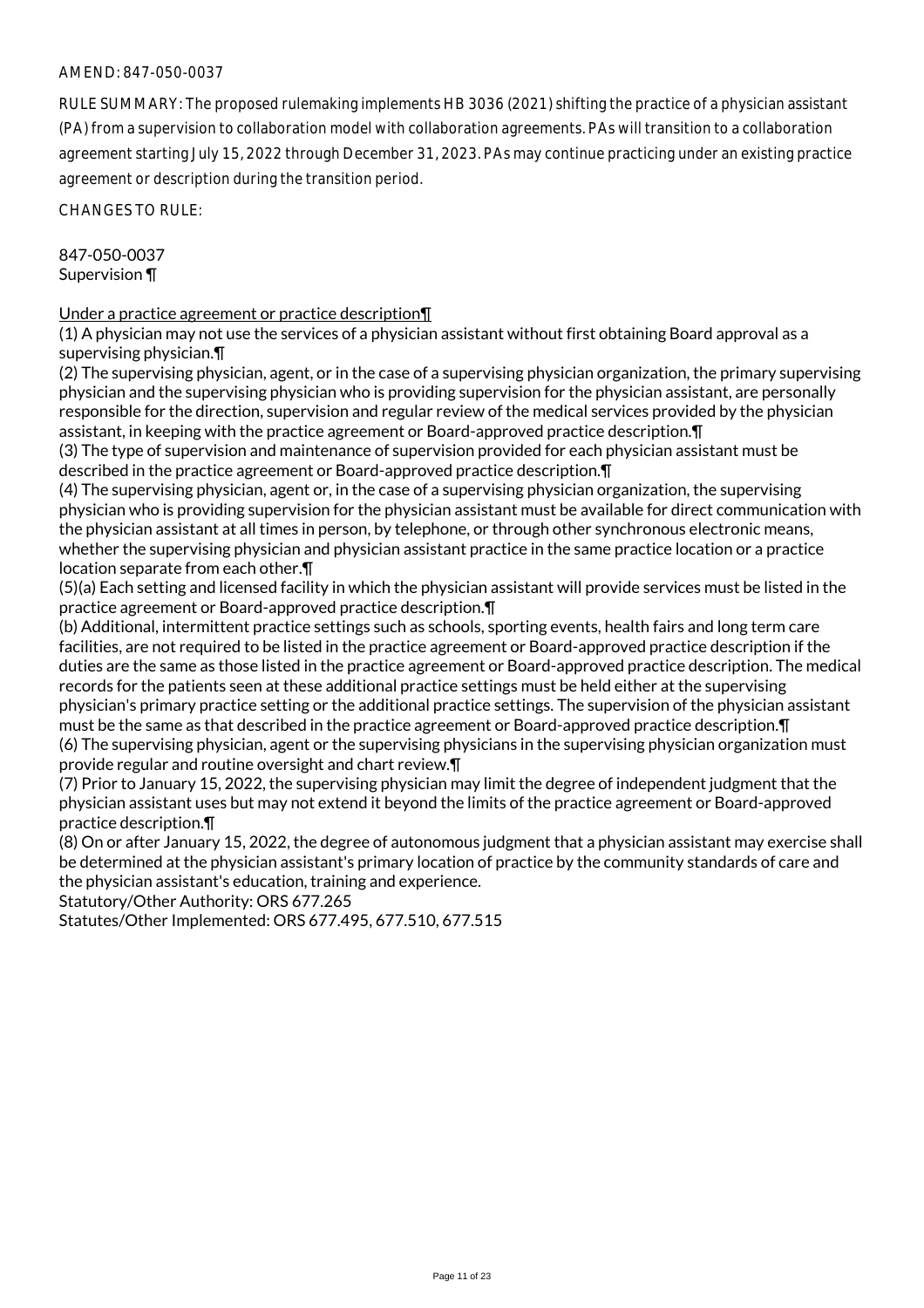RULE SUMMARY: The proposed rulemaking implements HB 3036 (2021) shifting the practice of a physician assistant from a supervision to collaboration model with collaboration agreements. PAs will transition to a collaboration agreement starting July 15, 2022 through December 31, 2023. PAs may continue practicing under an existing practice agreement or description during the transition period.

CHANGES TO RULE:

847-050-0038 Agents ¶

Under a practice agreement or practice description: ¶

(1) The supervising physician who is not a member of a supervising physician organization may designate an agent or agents to direct and supervise the physician assistant when the supervising physician is unavailable for short periods of time. The agents must meet the following requirements:¶

(a) Be a physician licensed under ORS 677.100 to 677.228, or a podiatric physician and surgeon licensed under ORS 677.805 to 677.840, actively registered and in good standing with the Board;¶

(b) Practice in the same city or practice area as the supervising physician or physician assistant.¶

(c) Be qualified to supervise as designated in the practice agreement.¶

(2) The supervising physician is responsible for informing the agent of the duties of an agent. Prior to such time as the physician assistant is acting under the direction of an agent, the supervising physician must determine that the agent understands and accepts supervisory responsibility. The agent must sign an acknowledgement of all practice agreements between the supervising physician and the physician assistant(s) the agent will supervise, and a copy must be kept at the primary practice location. Supervision by the agent will continue for a certain, predetermined, limited period of time, after which supervisory duties revert to the supervising physician.¶ (3) In the absence of the supervising physician, the agent assumes the same responsibilities as the supervising physician.

Statutory/Other Authority: ORS 677.265

Statutes/Other Implemented: ORS 677.495, ORS 677.510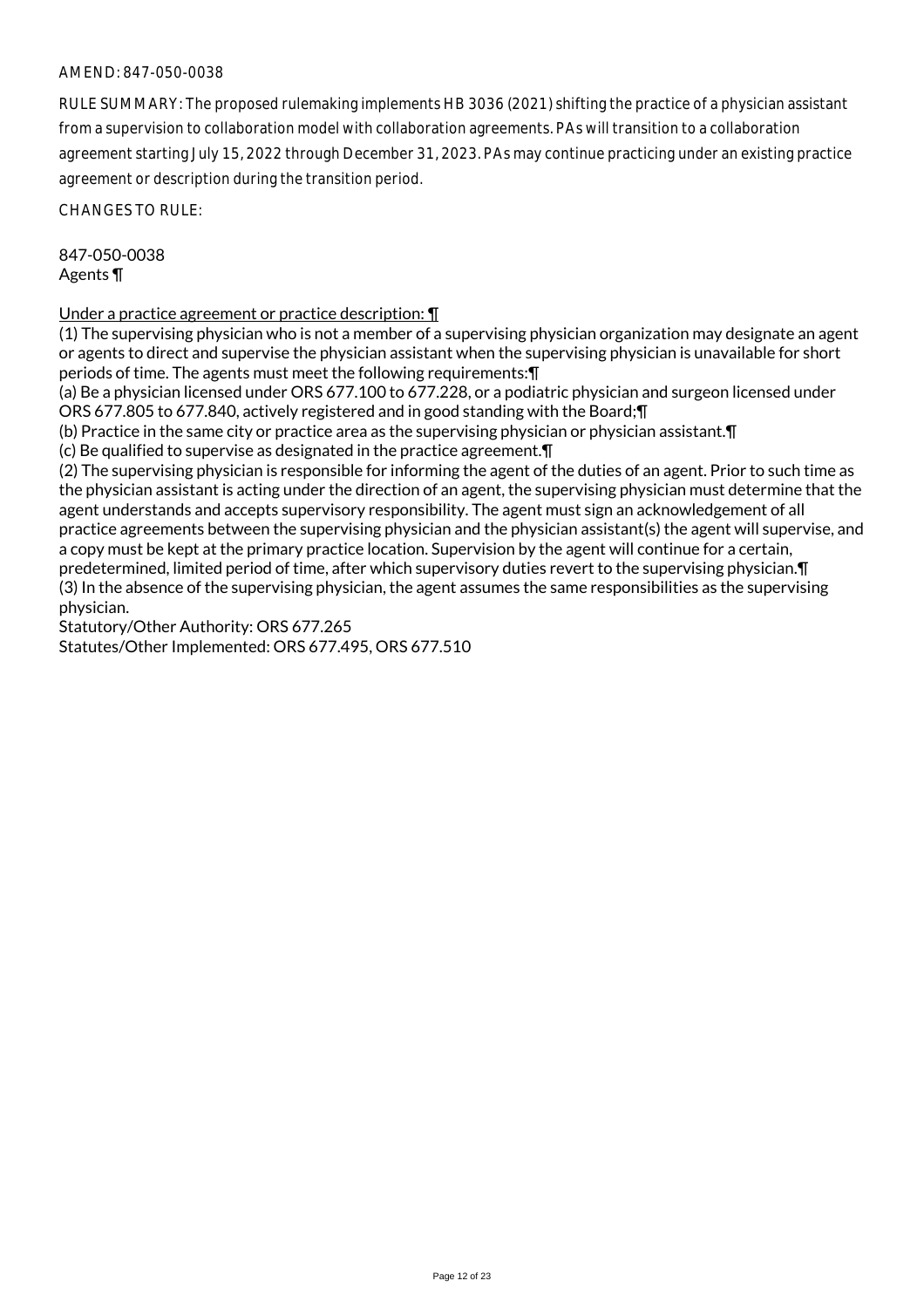RULE SUMMARY: The proposed rulemaking implements HB 3036 (2021) shifting the practice of a physician assistant from a supervision to collaboration model with collaboration agreements. PAs will transition to a collaboration agreement starting July 15, 2022 through December 31, 2023. PAs may continue practicing under an existing practice agreement or description during the transition period. Several sections added to this rule were moved from other areas of physician assistant rules to capture supervision and practice agreement provisions within this rule.

CHANGES TO RULE:

# 847-050-0040

# Method of Performance under a Practice Agreement or Practice Description ¶

Under a practice agreement or practice description:¶

(1) The physician assistant may perform at the direction of the supervising physician, agent or, in the case of a supervising physician organization, the primary supervising physician or the supervising physician who is providing supervision for the physician assistant only those medical services as included in the practice agreement or Board-approved practice description.¶

(2) A medical service may be performed by a physician assistant if:¶

(a) The services are provided under the methods of supervision described in and in compliance with the practice agreement or Board-approved practice description;¶

(b) The services are within the scope of practice and the competency of the physician assistant;¶

(c) The services are generally described in and in compliance with the practice agreement or Board-approved practice description; and¶

(d) The physician assistant has obtained informed consent as provided in ORS 677.097, if informed consent is required.¶

(3) The supervising physician shall ensure that the physician assistant is competent to perform all duties. The supervising physician or supervising physician organization and the physician assistant are responsible for ensuring the competent practice of the physician assistant.¶

(4) The physician assistant or student must be clearly identified as such when performing duties. The physician assistant must at all times when on duty wear a name tag with the designation of "physician assistant" or "PA" thereon and clearly identify himself or herself as a "physician assistant" or "PA" in oral communications with patients and other professionals.¶

(5) The supervising physician must furnish reports, as required by the Board, on the performance of the physician assistant or student.¶

(6) The practice agreement must be submitted to the Board within ten days after the physician assistant begins practice with the supervising physician or supervising physician organization.¶

(7) The supervising physician must notify the Board of any changes to the practice agreement within ten days of the effective date of the change.¶

(8) Supervising physicians must update the practice agreement biennially during the supervising physician's license renewal process.¶

(9) AEffective July 15, 2022, a supervising physician and physician assistant who have a Board-approved practice description that was approved prior to January 1, 2012, and who wish to make changes to the practice description must enter into a practicecollaboration agreement in accordance with ORS 677.510(3)(a).¶

(10) Effective July 15, 2022, a supervising physician and physician assistant who wish to make changes to an existing practice agreement must enter into collaboration agreement in accordance with ORS 677.510(63)(a).¶ (101) If the physician assistant has met the requirements of OAR 847-050-0041(3), Schedule II controlled substances prescription privileges may be included in and are limited by the practice agreement or Boardapproved practice description and may be restricted further by the supervising physician at any time.¶ (12)(a) A supervising physician and/or agent is responsible for the acts of the physician assistant practicing under a practice agreement or practice description and may be subject to disciplinary action for such violations by the physician assistant. ¶

(b) Whenever the supervising physician is a member of a professional corporation or employee of a professional corporation or partnership, the primary supervising physician and any acting supervising physician are in all cases personally responsible for the direction and supervision of the physician assistant's work. Such responsibility for supervision cannot be transferred to the corporation or partnership even though such corporation or partnership may pay the supervising physician and the physician assistant's salaries or enter into an employment agreement with such physician assistant or supervising physician.¶

(13) Failure to comply with any section of this rule is a violation of ORS 677.510 and is grounds for a \$195 fine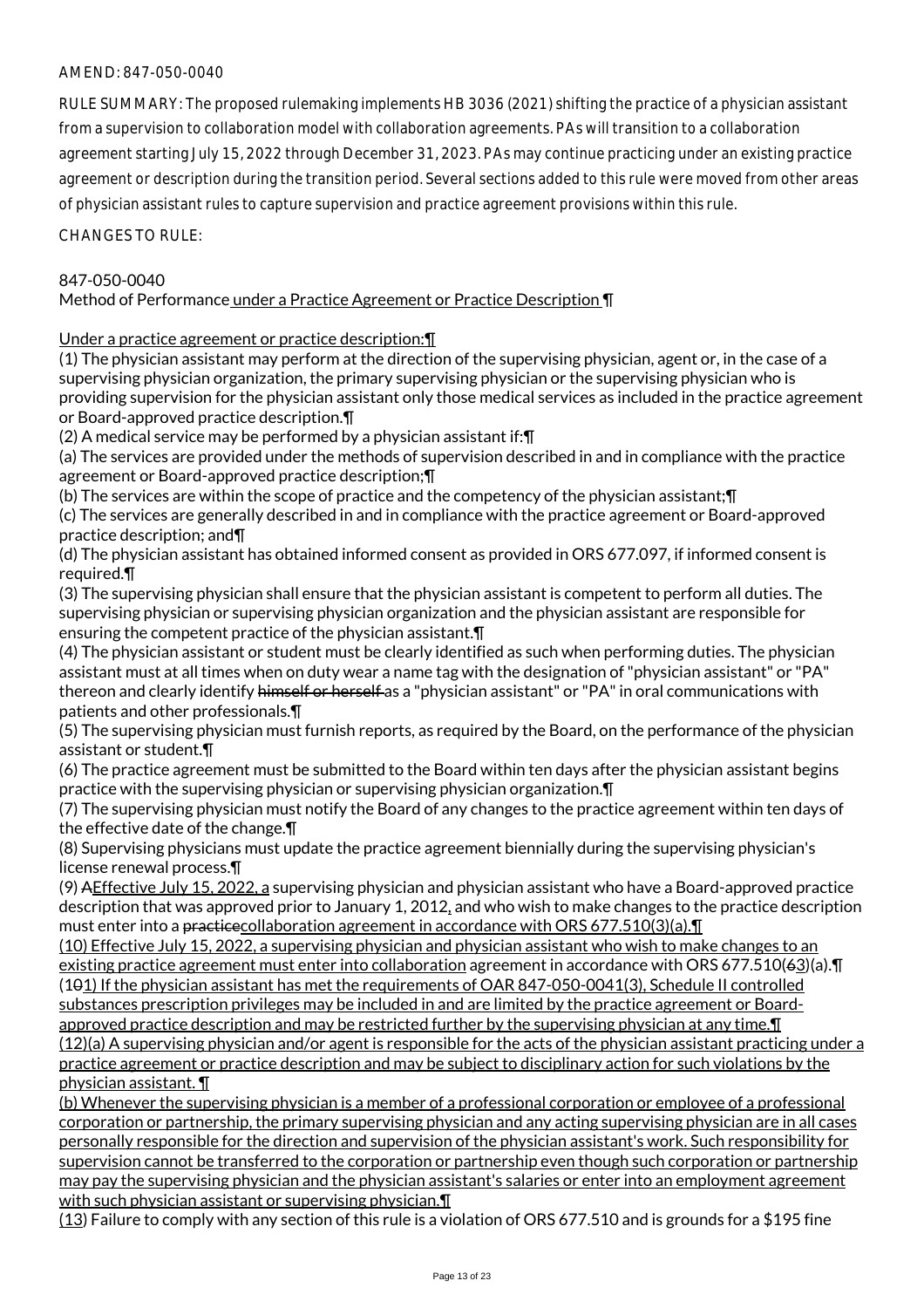imposed on the non-compliant licensee. The licensee may be subject to further disciplinary action by the Board. Statutory/Other Authority: ORS 677.265 Statutes/Other Implemented: ORS 677.205, 677.510, 677.515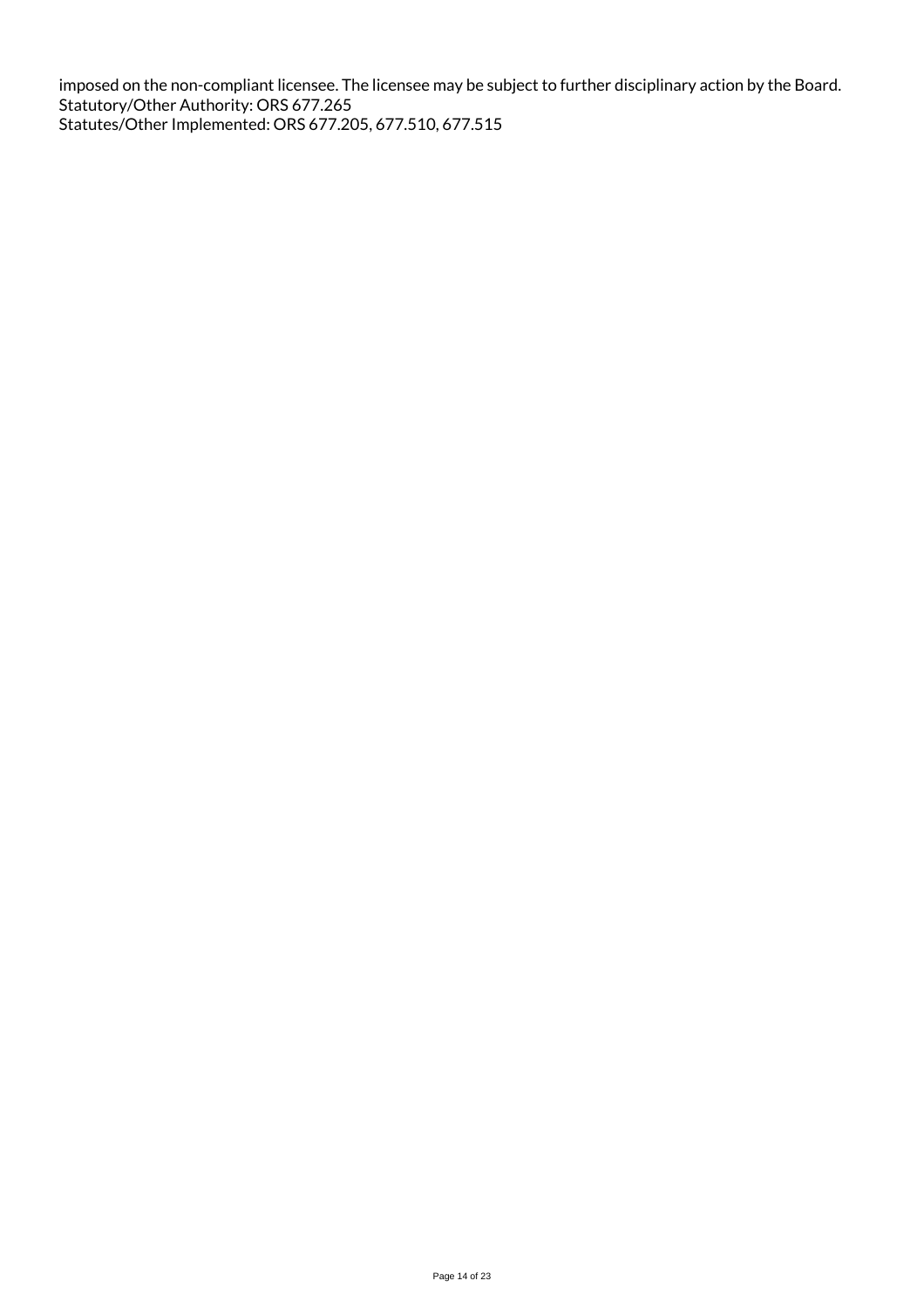RULE SUMMARY: The proposed rulemaking implements HB 3036 (2021) shifting the practice of a physician assistant from a supervision to collaboration model with collaboration agreements. The proposed amendments provide that prescribing and dispensing privileges are based on the physician assistant's education, training, experience, and commensurate with the collaboration agreement or practice agreement.

CHANGES TO RULE:

### 847-050-0041

Prescribing and Dispensing Privileges ¶

(1) A physician assistant registered prior to July 12, 1984, who does not possess the qualifications of OAR 847- 050-0020 may retain all practice privileges which have been granted prior to July 12, 1984. Under these conditions, a physician assistant may issue written, electronic or oral prescriptions for Schedule III-V medications, which the supervising physician has determined the physician assistant is qualified to prescribe commensurate with the practice agreement or Board-approved practice description, if the physician assistant has passed a specialty examination approved by the Board prior to July 12, 1984, and the following conditions are met:¶ (a) The physician assistant has passed the Physician Assistant National Certifying Examination (PANCE); and¶ (b) The physician assistant has documented adequate education or experience in pharmacology commensurate with the practice agreement or Board-approved practice description.

(2) A physician assistant may issue written, electronic, or oral prescriptions for Schedule III-V medications, for whichbased on the physician assistant is qualified to prescribe commensurate with the's education, training, experience, and commensurate with the collaboration agreement, practice agreement, or Board-approved practice description, if the physician assistant has met the requirements of OAR 847-050-0020(1).¶

(3) A physician assistant may issue written or electronic prescriptions or emergency oral prescriptions followed by a written authorization for Schedule II medications if the requirements in  $(1)$  or  $(2)$  are fulfilled and if the following conditions are met:¶

(a) A statement regarding Schedule II controlled substances prescription privileges is included in the practice agreement or Board-approved practice description. The Schedule II controlled substances prescription privileges of a physician assistant are limited by the practice agreement or Board-approved practice description and may be restricted further by the supervising physician at any time.¶

 $(b)$  Tsection (1) or (2) of this rule are fulfilled and if the physician assistant is currently certified by the National Commission for the Certification of Physician Assistants (NCCPA) and must complete all required continuing medical education coursework.¶

 $(4)(a)$  A physician assistant may with prescribe and dispensptive authority may prescribe buprenorphine for medication-assisted treatment for opioid dependency if the requirements in (1) or (2) are fulfilled and the following conditions are met:¶

(a) The physician assistant has obtained a buprenorphine waiver from the Drug Enforcement Administration;.¶ (b) TheA physician assistant has been granted dispensing authority if the physician assistant will dispense buprenorphine;¶

(c) The scope of practice of the physician assistant includes use ofmay dispense buprenorphine for medicationassisted treatment for opioid dependency;¶

(d) T if the physician assistant's practice agreement includes use of buprenorphine for medication-assisted treatment for opioid dependency as a medical service; and¶

(e) The physician assistant complies with all federal and state requirements for recordkeeping specific to buprenorphine treatment meets the requirements of subsection (4)(a) and is registered with the Board to dispense.¶

(5) All prescriptions given whether written, electronic, or oral must include the name, office address, and telephone number of the physician assistant. The prescription must also bear the name of the patient and the date on which the prescription was written, except as provided in OAR 847-015-0050 for expedited partner therapy for sexually transmitted disease. The physician assistant must sign the prescription and the signature must be followed by the letters "P.A.A" Also the physician assistant's Federal Drug Enforcement Administration number must be shown on prescriptions for controlled substances.¶

(6) A physician assistant may register with the Board for a physician assistant to dispense drugs commensurate with the collaboration agreement, practice agreement, or Board-approved practice description.  $\text{F}$ 

(a) The physician assistant must have prescribing privileges and be in good standing with the Board and the NCCPA to qualify for dispensing authority. The physician assistant may dispense Schedule II medications only if the physician assistant's practice agreement or Board-approved practice description allows Schedule II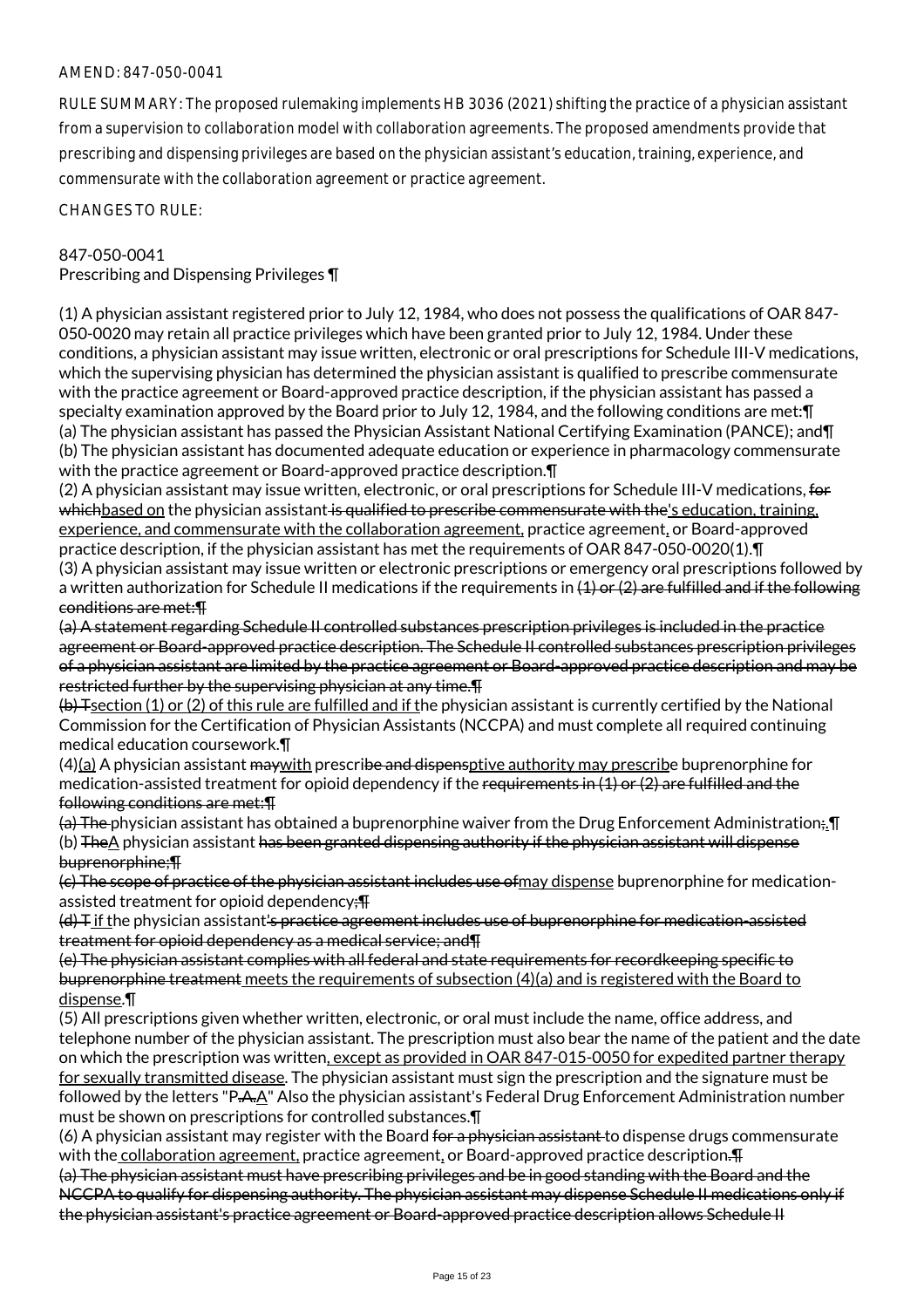# prescription privileges and the physician assistant's prescriptive authority.¶

(ba) If the facility where the physician assistant will dispense medications serves population groups federally designated as underserved, geographic areas federally designated as health professional shortage areas or medically underserved areas, or areas designated as medically disadvantaged and in need of primary health care providers as designated by the State, the application must include:¶

(A) Location of the practice site;¶

(B) Accessibility to the nearest pharmacy; and¶

(C) Medical necessity for dispensing.¶

 $(e<sub>b</sub>)$  If the facility where the physician assistant will be dispensing medications is not in one of the designated areas or populations described in subsection (6)(ba) of this rule, the physician assistant may not dispense Schedule I through II controlled substances.¶

(7) A physician assistant with dispensing authority must:¶

(a) Dispense medications personally, except that nonjudgmental dispensing functions may be delegated to staff assistants when the accuracy and completeness of the prescription is verified by the physician assistant;¶ (b) Maintain records of the receipt and distribution of prescription drugs and the records must be readily accessible for inspection by the Board upon request;¶

(c) Dispense only medications that are pre-packaged by a licensed pharmacist, manufacturing drug outlet or wholesale drug outlet authorized to do so under ORS 689;¶

(d) Label dispensed prescription drugs in compliance with the requirements of ORS 677.089(3);¶ (e) Dispense prescription drugs in containers complying with the federal Poison Prevention Packaging Act unless

the patient requests a noncomplying container; and¶ (f) Register with the Drug Enforcement Administration and maintain a controlled substances log as required in OAR 847-015-0015.¶

(8) Distribution of samples, without charge, is not dispensing under this rule. Administering drugs in the facility is not dispensing under this rule. Distribution of samples and administration of drugs must be documented in the patient record. Documentation must include the name of the drug, the dose, the quantity distributed or administered, and the directions for use if applicable.¶

(9) Failure to comply with any subsection of this rule is a violation of the ORS Chapter 677 and is grounds for a \$195 fine. The licensee may be subject to further disciplinary action by the Board.

Statutory/Other Authority: 21 U.S.C. 823 as amended by the Comprehensive Addiction and Recovery Act of 2016ORS 677.265, ORS 677.265511

Statutes/Other Implemented: 21 U.S.C. 823 as amended by the Comprehensive Addiction and Recovery Act of 2016, ORS 677.190, ORS 677.205, ORS 677.265, ORS 677.470, ORS 677.511, ORS 677.515, ORS 677.545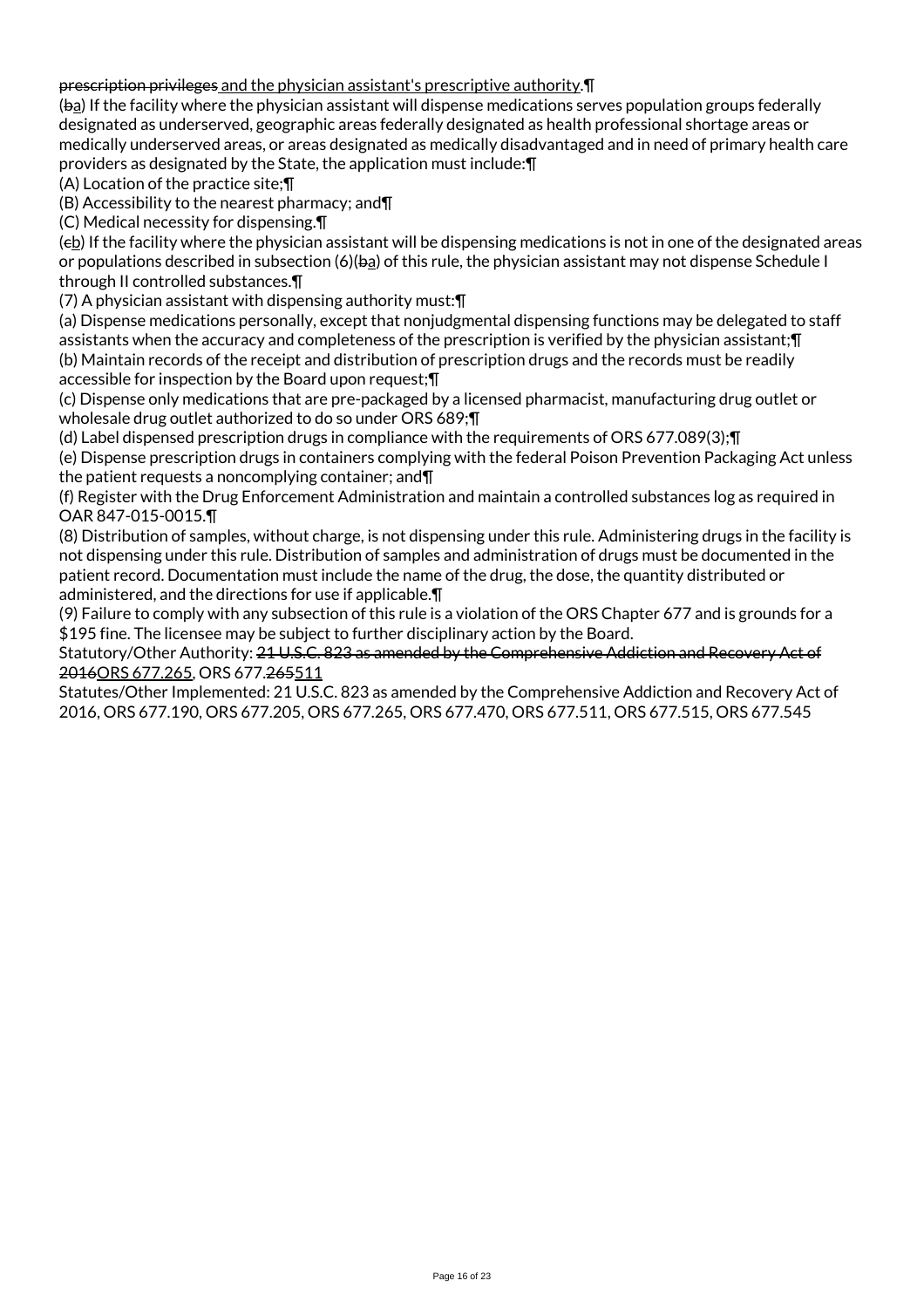### REPEAL: 847-050-0042

RULE SUMMARY: The proposed rulemaking implements HB 3036 (2021) shifting the practice of a physician assistant from a supervision to collaboration model with collaboration agreements. Physician assistants are already included in the general registration rules in OAR 847-008.

CHANGES TO RULE:

#### 847-050-0042

#### Registration

(1) The registration renewal form and fee must be received in the Board office during regular business hours and must be satisfactorily complete on or before December 31 of each odd-numbered year in order for the physician assistant's registration to be renewed for the next 24 months. This application must also include submission of an updated practice agreement or validation of an existing practice agreement or Board-approved practice description.¶

(2) Upon failure to comply with section (1) of this rule, the license will automatically lapse as per ORS 677.228.¶ (3) A one-time surcharge is required for each physician assistant renewing his or her license for the 2014-2015 biennial registration period or applying for an initial license during calendar years 2014 and 2015. Statutory/Other Authority: ORS 677.265

Statutes/Other Implemented: ORS 677.510, 677.512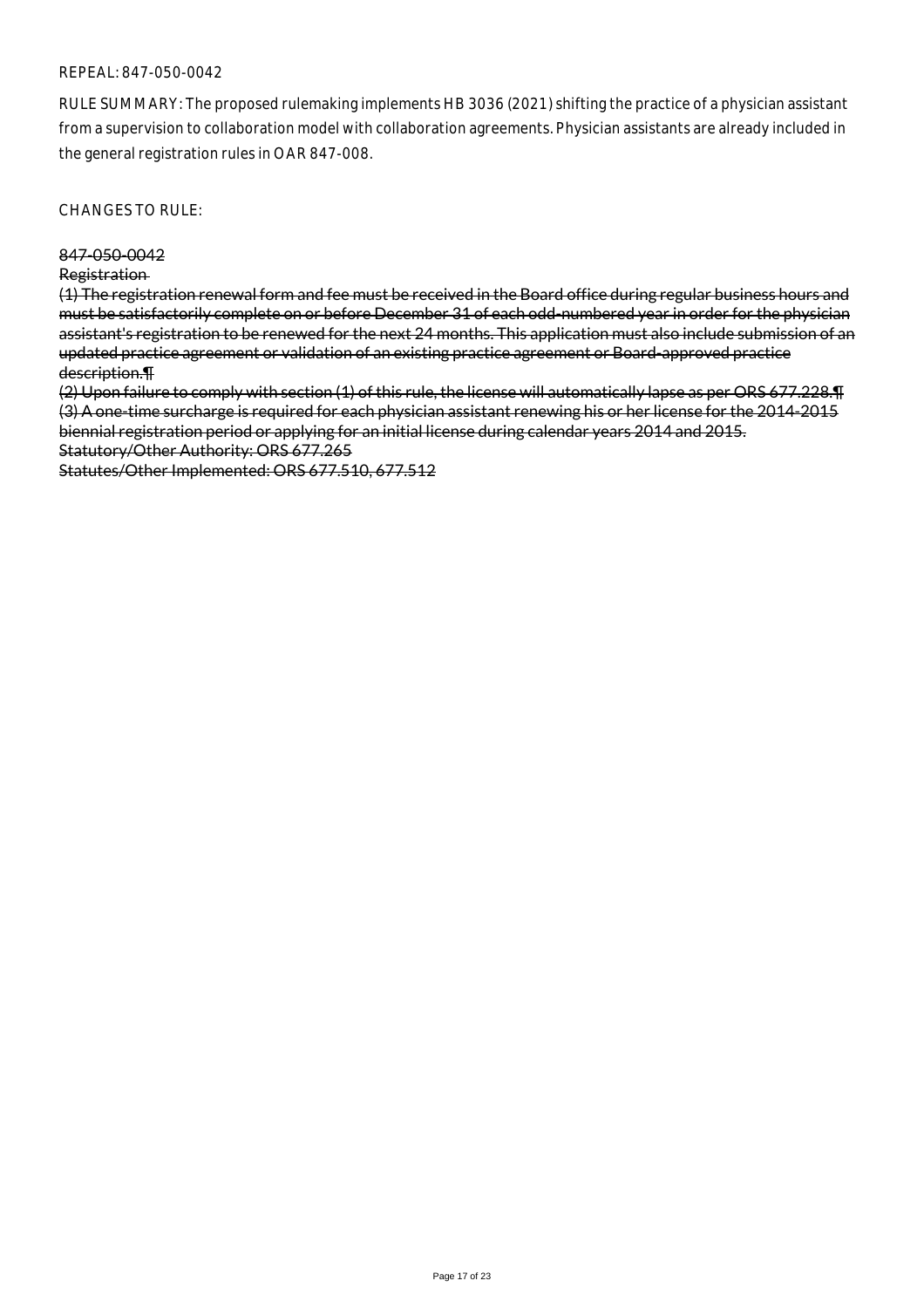RULE SUMMARY: The proposed rulemaking implements HB 3036 (2021) shifting the practice of a physician assistant from a supervision to collaboration model. The proposed rule also includes updates to align with current practice.

CHANGES TO RULE:

## 847-050-0043

Inactive Registration and Re-Entry to Practice  $\P$ 

(1) Any physician assistant licensed in this state who changes location to some other state or country, or who is not in a current supervisory or collaboration relationship with a licensed physician or employer for six months or more, will be listed by the Board as inactive.¶

(2) If the physician assistant wishes to resume active status to practice in Oregon, the physician assistant must submit the reactivation application and fee, satisfactorily complete the reactivation process and be approved by the Board before beginning active practice in Oregon.¶

(3) The Board may deny active registration if it judges the conduct of the physician assistant during the period of inactive registration to be such that the physician assistant would have been denied a license if applying for an initial license.¶

(4) If a physician assistant applicant has ceased practice for a period of 12 or more consecutive months immediately preceding the application for licensure or reactivation, the applicant may be required to do one or more of the following:¶

(a) Obtain certification or re-certification by the National Commission on the Certification of Physician Assistants (N.C.C.P.A.);¶

(b) Provide documentation of current N.C.C.P.A. certification; or¶

(c) Complete 30 hours per year of Category I continuing medical education acceptable to the Board for every year the applicant has ceased practice;¶

(d) Agree to increased chart reviews upon re-entry to practice.¶

(5) The physician assistant applicant who has ceased practice for a period of 24 or more consecutive months may beis required to complete a re-entry plan to the satisfaction of the Board. The re-entry plan must be reviewed and approved through a Consent Agreement for Re-entry to Practice prior to the applicant beginning the re-entry plan. Depending on the amount of time out of practice, the re-entry plan may contain one or more of the requirements listed in section (4) of this rule and such additional requirements as determined appropriate by the Board.

Statutory/Other Authority: ORS 677.265

Statutes/Other Implemented: ORS 677.172, 677.175, 677.512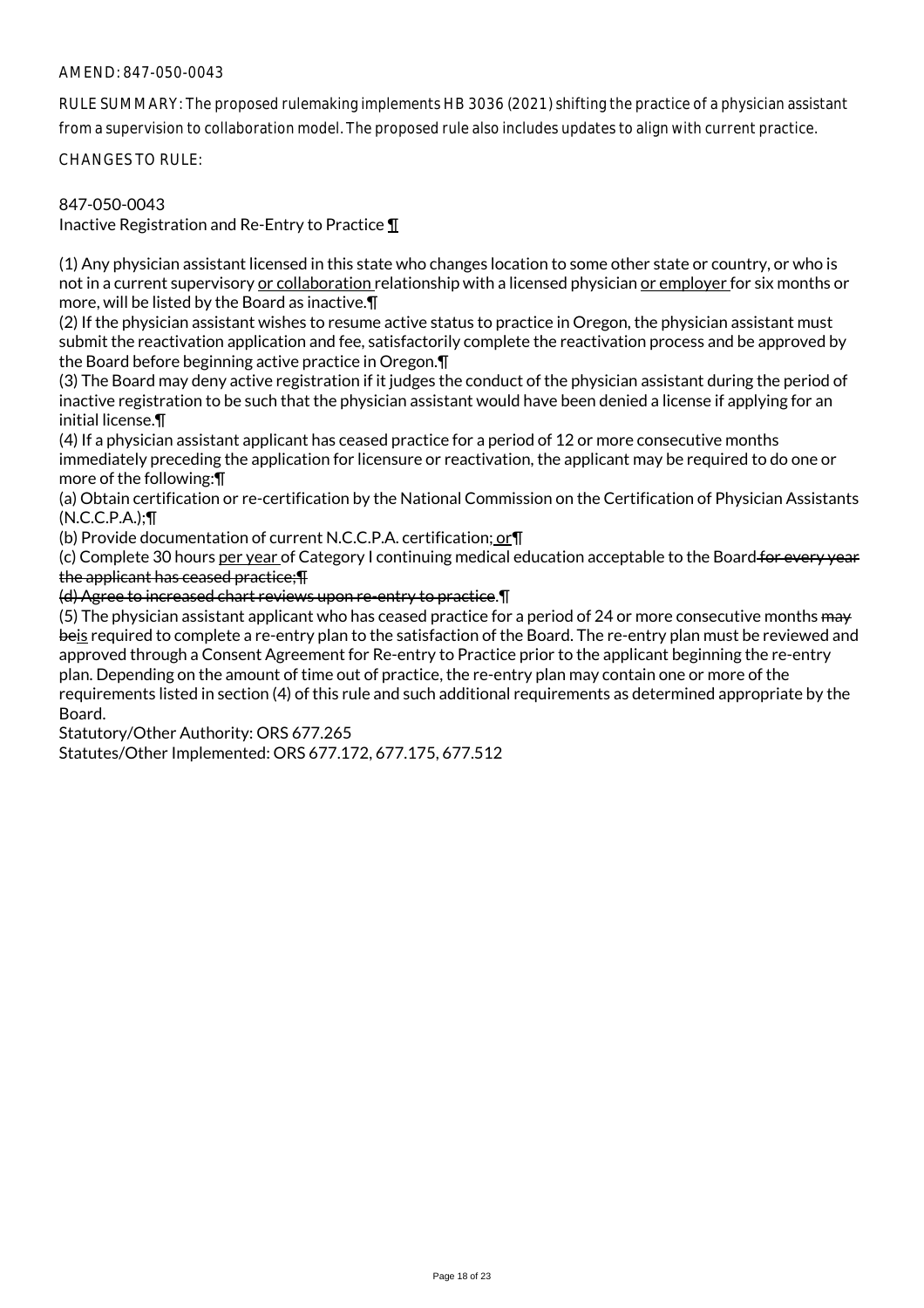RULE SUMMARY: The proposed rulemaking implements HB 3036 (2021) shifting the practice of a physician assistant from a supervision to collaboration model with collaboration agreements. PAs will transition to a collaboration agreement starting July 15, 2022 through December 31, 2023. PAs may continue practicing under an existing practice agreement or description during the transition period.

CHANGES TO RULE:

#### 847-050-0046

Active Status for Temporary, Rotating Assignment Emeritus Status 1

(1) A physician assistant, upon notification to the Board, may retire from active, permanent practice and change to Emeritus status which allows the physician assistant to practice temporary, volunteer assignments. A physician assistant with Emeritus status who wishes to volunteer at a medical facility must have a with Emeritus status pursuant OAR 847-008-0030 must have a collaboration agreement, practice agreement, or Board-approved practice description prior to starting practice at each assignment.¶

(2) A physician assistant, upon notification to the Board, may retire from active, permanent practice and maintain Active status by practicing at medical facilities for assignments on a rotating basis. A physician assistant who wishes to maintain active status and practice in rotating assignments at permanent locations must have a practice agreement or Board-approved practice description and must provide the Board with timely notification of the dates of each assignment prior to beginning each rotating assignmentany temporary or volunteer assignments. Statutory/Other Authority: ORS 677.265, 677.545

Statutes/Other Implemented: ORS 677.265, 677.510, 677.515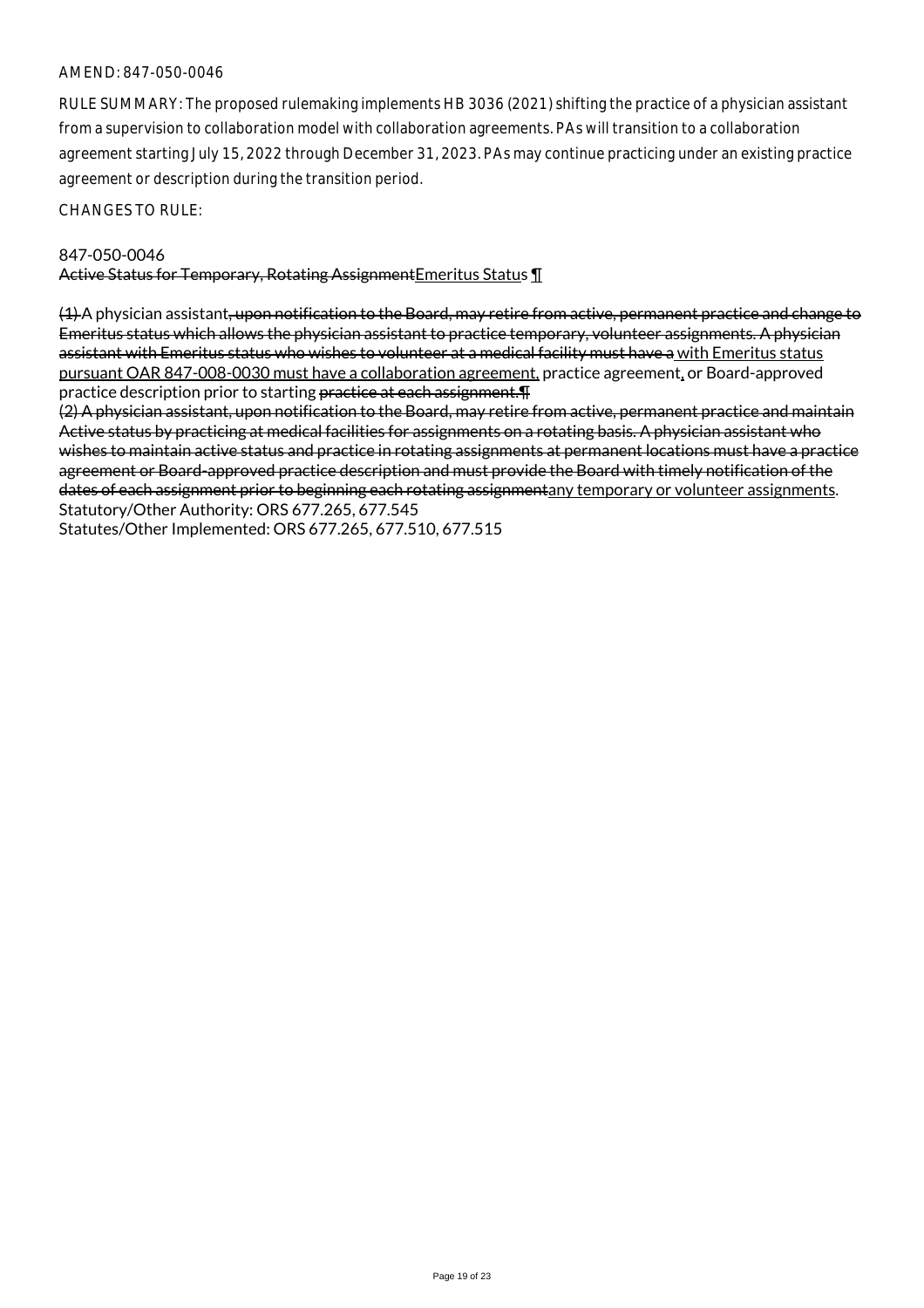RULE SUMMARY: The proposed rulemaking implements HB 3036 (2021) shifting the practice of a physician assistant from a supervision to collaboration model with collaboration agreements. PAs will transition to a collaboration agreement starting July 15, 2022 through December 31, 2023. PAs may continue practicing under an existing practice agreement or description during the transition period.

CHANGES TO RULE:

847-050-0050 Termination of Supervision ¶

 $U(1)$  Under a practice agreement or practice description, upon termination of a supervisory relationship both the supervising physician and the physician assistant must submit to the Board a written report concerning the reason(s) for termination of the relationship. Such report must be submitted to the Board within 15 days following termination of supervision.¶

(2) All practice agreements and practice descriptions must be terminated no later than December 31, 2023. Statutory/Other Authority: ORS 677.265 Statutes/Other Implemented: ORS 677.510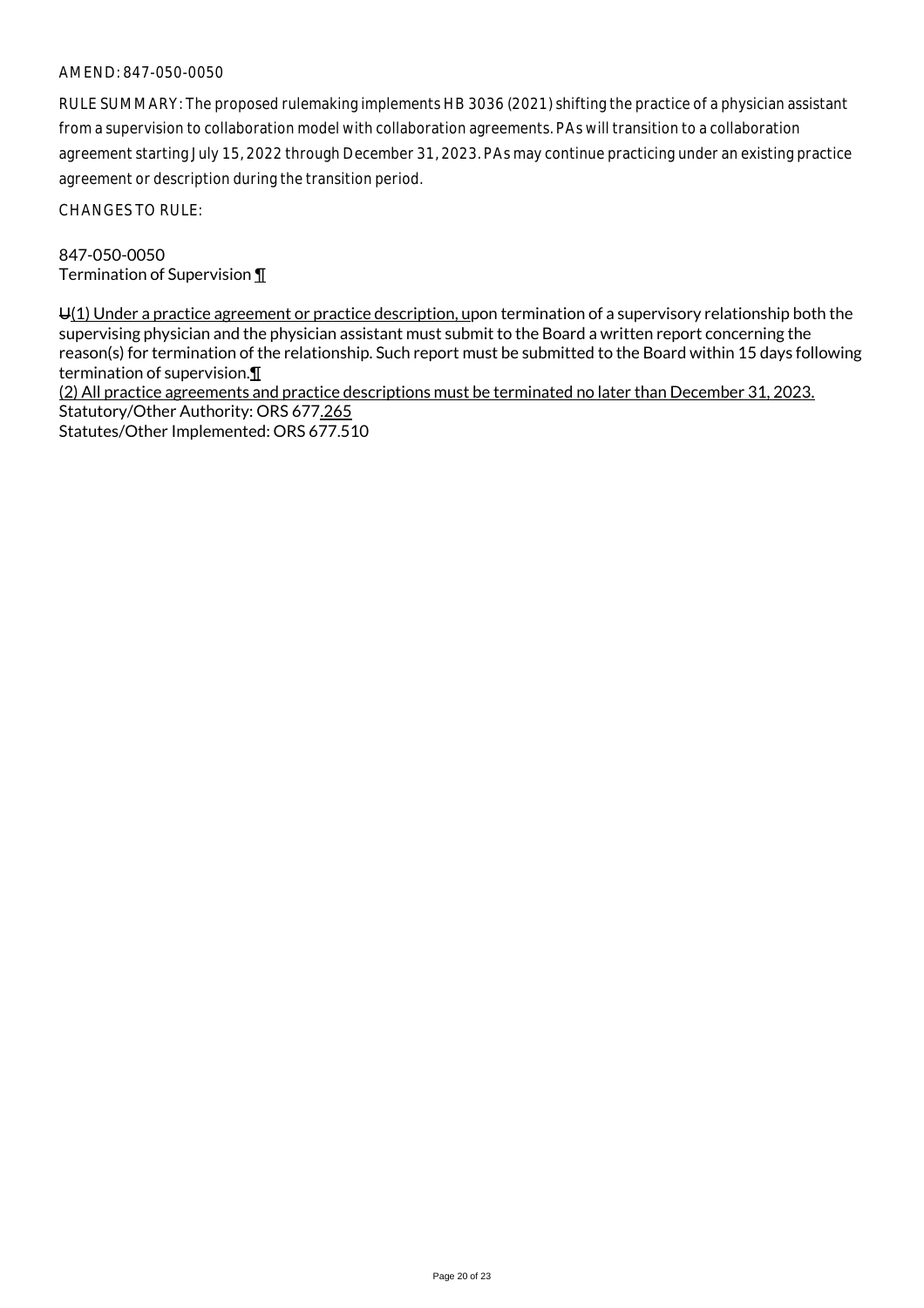### REPEAL: 847-050-0055

RULE SUMMARY: Although the proposal is to repeal this rule, the overall proposed rulemaking moves the content of this rule to OAR 847-050-0040, Method of Performance under a Practice Agreement or Practice Description.

CHANGES TO RULE:

#### 847-050-0055

Professional Corporation or Partnership

Whenever the supervising physician is a member of a professional corporation or employee of a professional corporation or partnership, the primary supervising physician and any acting supervising physician are in all cases personally responsible for the direction and supervision of the physician assistant's work. Such responsibility for supervision cannot be transferred to the corporation or partnership even though such corporation or partnership may pay the supervising physician and the physician assistant's salaries or enter into an employment agreement with such physician assistant or supervising physician.

Statutory/Other Authority: ORS 677

Statutes/Other Implemented: ORS 58.185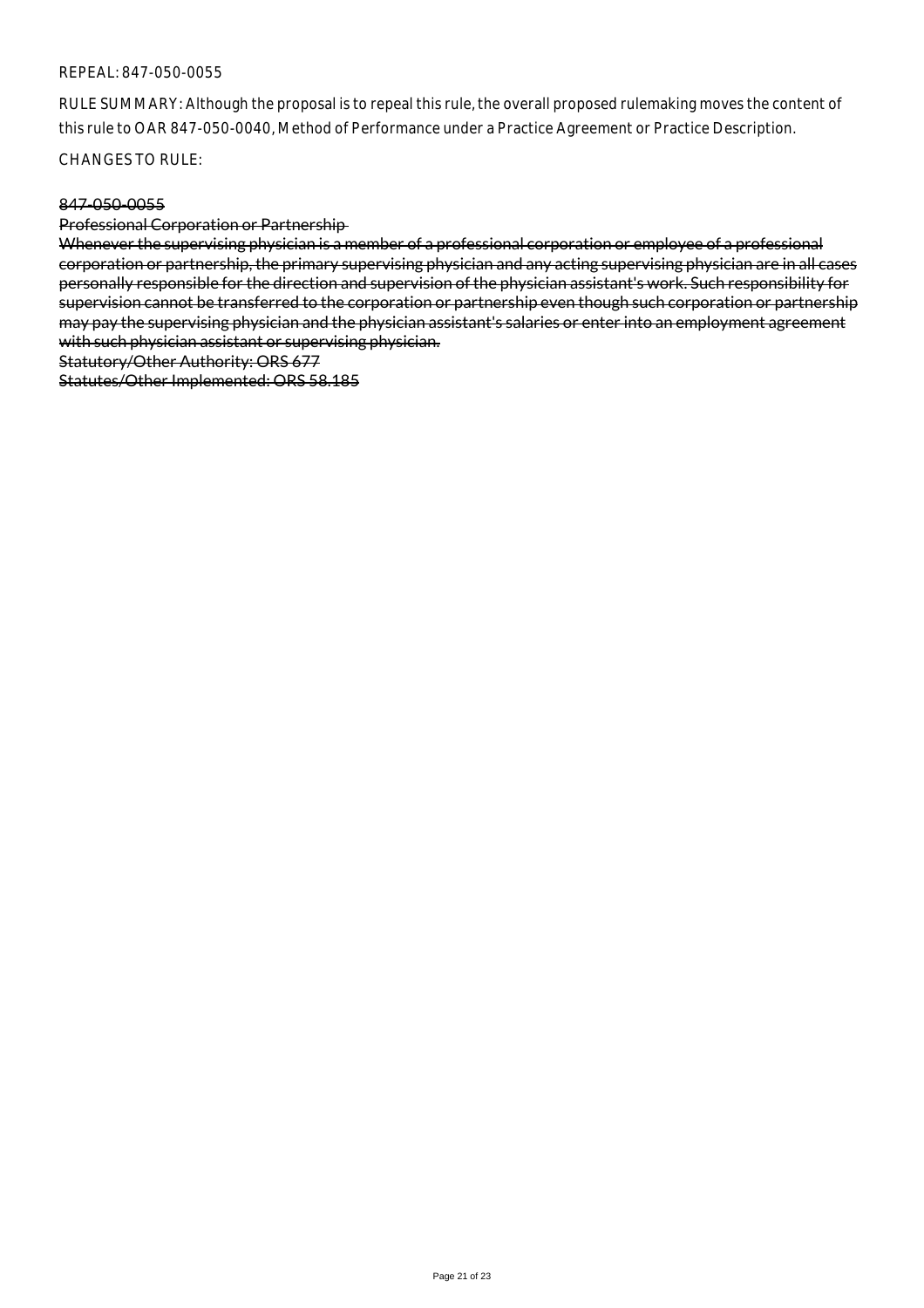# ADOPT: 847-050-0080

RULE SUMMARY: The proposed rulemaking implements HB 3036 (2021) shifting the practice of a physician assistant from a supervision to collaboration model with collaboration agreements. The proposed rule lays out physician assistant practice in a collaborative practice model that will start July 15, 2022.

CHANGES TO RULE:

#### 847-050-0080

Collaborative Practice Model

On or after July 15, 2022, except as provided in Oregon Laws 2021, chapter 349, section 20:¶

(1) A physician assistant may provide medical services:¶

(a) Within the scope of practice of the physician assistant, based on the physician assistant's education, training, and experience; and¶

(b) For which the physician assistant has obtained informed consent as provided in ORS 677.097, if informed consent is required.  $\P$ 

(2) A physician assistant is responsible for the care provided by the physician assistant.¶

(3) A physician assistant must engage in collaboration with the appropriate health care provider as indicated by the condition of the patient, the community standards of care, and the physician assistant's education, experience, and competence. The degree of collaboration must be determined at the physician assistant's primary location of practice. The determination may include decisions made by:¶

(a) A physician or employer with whom the physician assistant has entered into a collaboration agreement, or ¶ (b) The group or hospital service and the credentialing and privileging systems of the physician assistant's primary location of practice.¶

(4) The degree of autonomous judgment that a physician assistant may exercise will be determined at the physician assistant's primary location of practice by the community standards of care and the physician assistant's education, training, and experience.¶

(5) If a physician assistant changes their speciality or emphasis of practice, the physician assistant must obtain applicable education, training, or experience required to meet the community standards of care. ¶

(6) The physician assistant or student must be clearly identified as such when performing duties. The physician assistant must at all times when on duty wear a name tag with the designation of "physician assistant" or "PA" thereon and clearly identify as a "physician assistant" or "PA" in oral communications with patients and other professionals.¶

(7) Failure to comply with any section of this rule is a violation of ORS 677.510 and is grounds for a \$195 fine imposed on the non-compliant licensee. The licensee may be subject to further disciplinary action by the Board. Statutory/Other Authority: ORS 67.265

Statutes/Other Implemented: ORS 67.265, 677.510, 677.515, Oregon Laws 2021, chapter 349, section 20